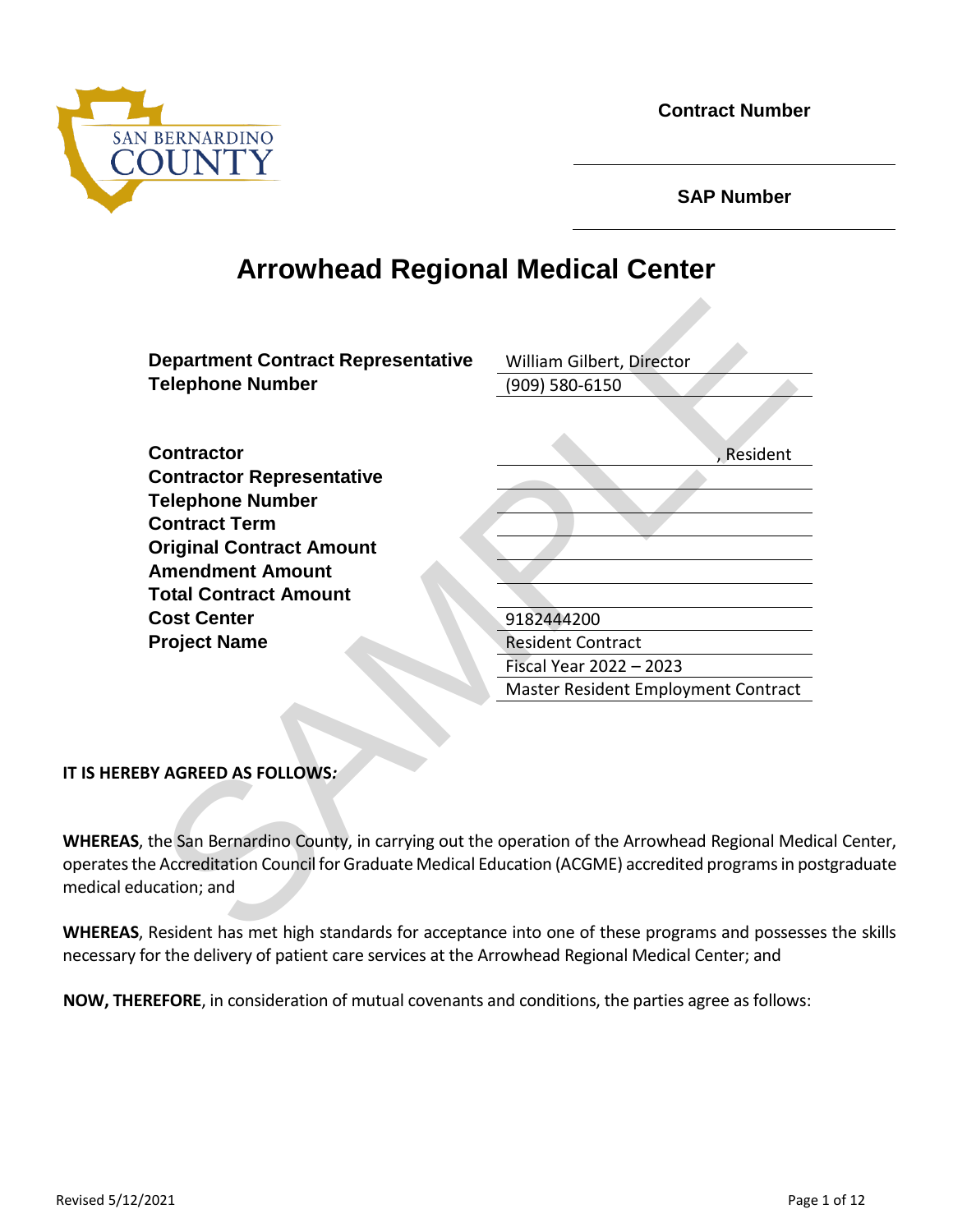## **TABLE OF CONTENTS**

|                                        |                                                                                                        | Page           |
|----------------------------------------|--------------------------------------------------------------------------------------------------------|----------------|
| 1.                                     | DUTIES AND RESPONSIBILITIES OF RESIDENT                                                                | 3              |
| 2.                                     | <b>GENERAL PROVISIONS RELATING TO RESIDENT</b>                                                         | 4              |
| 3.                                     | CONDITIONS OF APPOINTMENT AND REAPPOINTMENT                                                            | 5              |
| 4.                                     | <b>CONDITIONS OF PROMOTION</b>                                                                         | 6              |
| 5.                                     | <b>COMPENSATION OF RESIDENT</b>                                                                        | 6              |
| 6.                                     | HOUSE STAFF PRESIDENT STIPEND                                                                          | $\overline{9}$ |
| 7.                                     | POLICY COMPLIANCE                                                                                      | 9              |
| 8.                                     | <b>DURATION OF APPOINTMENT</b>                                                                         | 11             |
| 9.                                     | <b>CONCLUSION</b>                                                                                      | 12             |
|                                        |                                                                                                        |                |
|                                        | <b>Attachments</b>                                                                                     |                |
| Attachment I                           | <b>Resident Due Process</b>                                                                            |                |
| <b>kttachment II</b><br>Attachment III | <b>Consideration and Contract Commencement</b><br>Duties and Responsibilities of House Staff President |                |
|                                        |                                                                                                        |                |

|                | <b>Attachments</b>                                   |
|----------------|------------------------------------------------------|
| Attachment I   | <b>Resident Due Process</b>                          |
| Attachment II  | <b>Consideration and Contract Commencement</b>       |
| Attachment III | Duties and Responsibilities of House Staff President |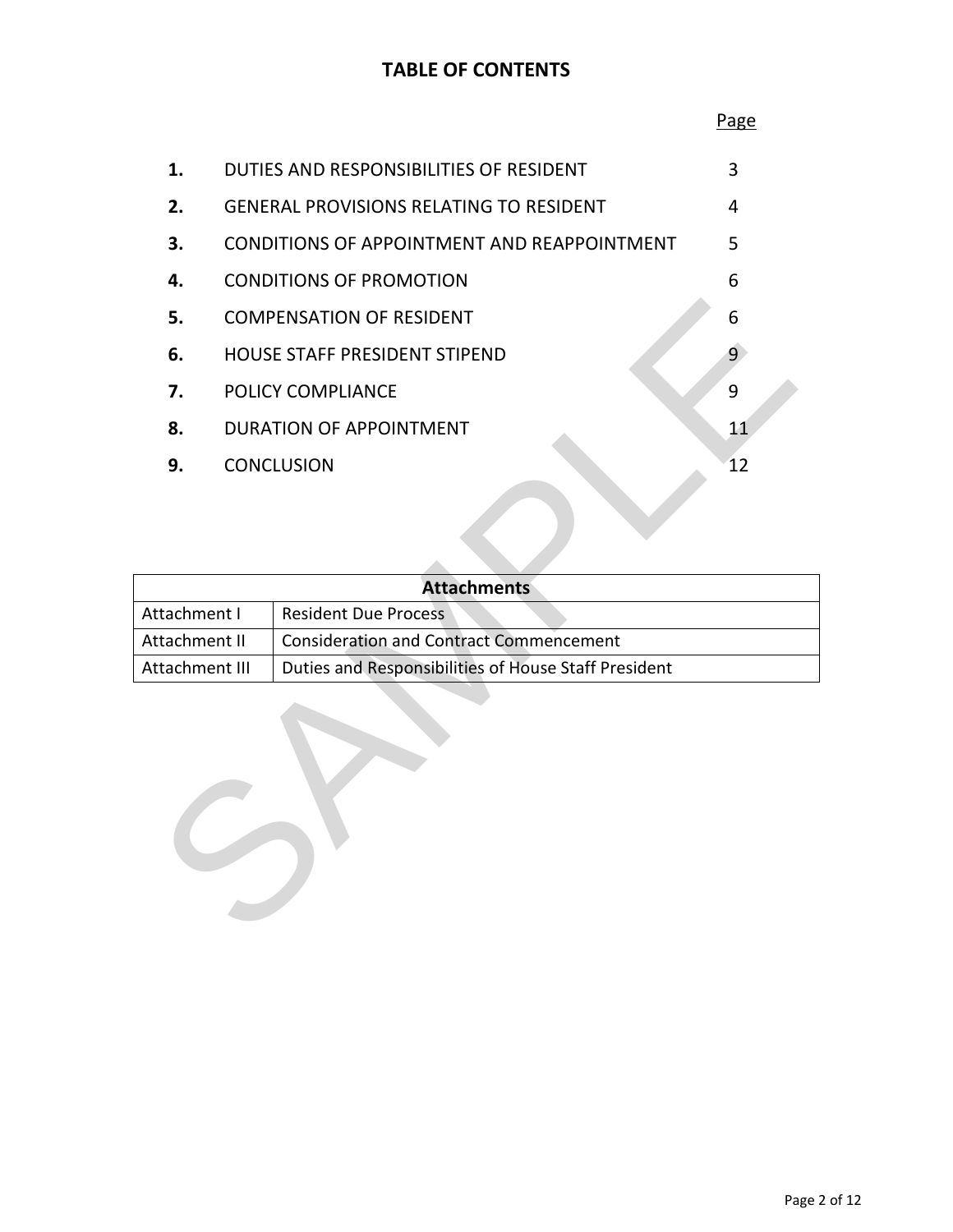#### **1. DUTIES AND RESPONSIBILITIES OF RESIDENT**

- 1.1 Residents are not independent practitioners and work under the supervision of an appropriately credentialed member of the medical staff. As delegated by supervising physicians, Resident examines, diagnoses, and treats patients at the Arrowhead Regional Medical Center (the "ARMC"), Ambulatory Clinics, Behavioral Health Inpatient Unit, and all other affiliated teaching and clinical care units. Specific duties are further detailed in the Residency Training Manual for the Residency Program in which Resident is enrolled.
- 1.2 Resident must meet the expectations of the program in each of the following areas: medical knowledge; patient care; interpersonal and communication skills; professionalism; practicebased learning and improvement; system-based practice; and any other area designated by the program. In order to remain in the program, residents must also follow the Code of Conduct and other standards for County employees.
- 1.3 Resident confers with attending physicians regarding care of patients and medical work performed, and assists them in examining and treating patients, in a manner in accordance with the accepted standards of residency training.
- 1.4 Resident confers with other residents and nursing personnel regarding the care of patients.
- 1.5 Resident completes and maintains all requisite medical records of any and all patients assigned to his or her care. In no instance shall Resident allow said records to become delinquent by more than fourteen (14) calendar days. Failure to fulfill this obligation shall result in the Residency Program Director (Program Director) assigning Resident to the Medical Records Department to complete said records.
- 1.6 Resident may apply for clinical privileges through the Medical Staff Organization and may be granted privileges to independently perform those services that he or she is competent to perform in accordance with Medical Staff Bylaws, Graduate Medical Education Committee policies, and the relevant Residency Training Manual. However, duties performed while under the privileges granted cannot be required and will not be considered part of the resident training program. Nowevely, patent care, the personal anti-diminimation ssint, protessional and<br>based learning and improvement; system-based practice; and any other area desiprogram. In order to remain in the program, residents must also fo
- 1.7 Resident shall not engage in any other professional medical employment, business, or practice without first obtaining written approval from the Program Director and in accordance with Graduate Medical Education Committee policies, and the relevant Residency Training Manual. In no event shall such additional employment, business, or practice conflict in any way with Resident's responsibilities and educational training program at ARMC.
- 1.8 Resident may be required to appear in legal proceedings on behalf of the San Bernardino County, where the need for such appearance arises out of Resident's work for the County under this contract, and will not be entitled to receive additional compensation. If Resident is served with a summons to appear in court resulting from their work in the residency program, the summons should be forwarded to ARMC Risk Management Office immediately.
- 1.9 Resident shall abide by the requirements of the residency training accrediting body, which is the Accreditation Council for Graduate Medical Education (ACGME).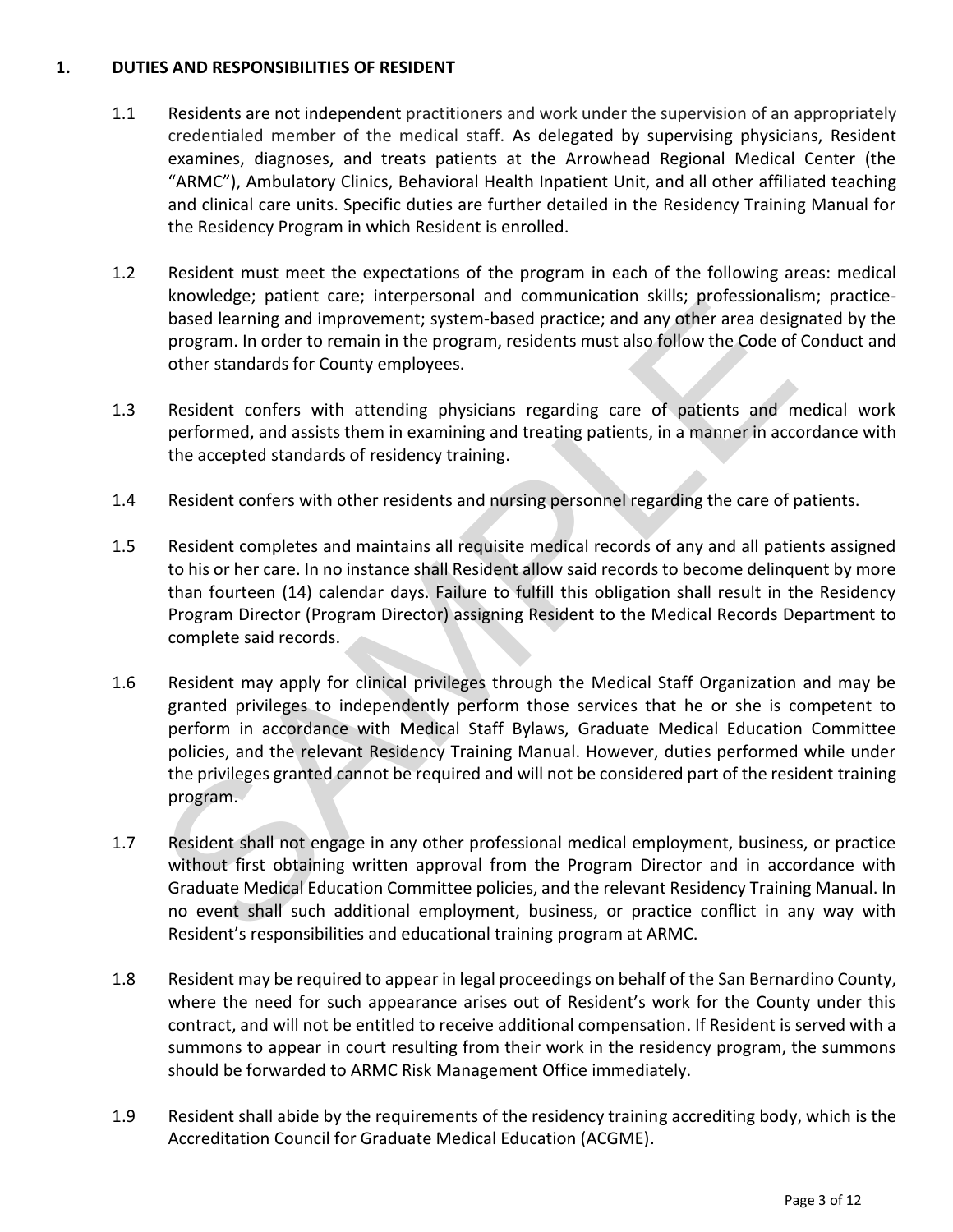#### **2. GENERAL PROVISIONS RELATING TO RESIDENT**

- 2.1 ARMC shall provide an educational program that meets the standards of the ACGME Postdoctoral Internship and Residency Common Program Requirements. A copy of the common program requirements is located in the relevant Residency Training Manual and the following website http://www.acgme.org/. A program specific training manual will be provided to Resident by the Program Director.
- 2.2 ARMC shall make every effort to maintain its staff and its facilities in compliance with all of the standards as set forth by the ACGME and relevant specialty Boards or Colleges.
- 2.3 Resident will be under the professional supervision of the Program Director for the Residency Program in which Resident is enrolled and under the administrative supervision of ARMC Medical Staff Department Chairman for the department where the Residency Program is located.
- 2.4 Resident shall devote such time as is necessary to satisfactorily complete his or her professional duties within accepted educational standards.
- 2.5 On rotations in which Resident is on-call, the frequency of the on-call shall not be more than allowed by the ACGME requirements.
- 2.6 Resident shall maintain the appropriate licensure to practice medicine as required by the state of California, a D.E.A. number with prescription rights, and any other license including the Postgraduate Training License (PTL) or other certification required to participate in their designated residency program. Resident shall maintain the required licensure for the duration of the educational program covered hereunder. Failure to obtain and maintain such licensure is grounds for immediate termination of this contract by ARMC Director, and not subject to the due process and other provisions set forth in Attachment I. Resident will be under the professional supervision of the Program Director for Program in which Resident is enrolled and under the administrative supervision of A<br>Staff Department Chairman for the department where the Res
- 2.7 Unless specifically excused by the Program Director and approved by the Designated Institutional Official (DIO) in writing, all first-year residents will be required to attend an orientation program prior to the beginning of the contractual period. Residents new to ARMC are required to attend Graduate Medical Education (GME) orientation prior to the beginning of the contractual period. Residents continuing in an ARMC residency program are required to attend an annual update with the DIO.
- 2.8 Information regarding clinical and educational work hours, including moonlighting, are provided in the Graduate Medical Education Committee policies.
- 2.9 Confidential counseling, medical and psychological support service are provided through Resident's health benefits.
- 2.10 Professional liability will include residents under the San Bernardino County self-insurance program for the liability of Resident while acting in the performance of his or her duties or in course and scope of his or her assignment. Claims made after termination of training will be covered if based on acts or omissions of Resident within the course and scope of his or her assignments during training. Liability coverage will be provided for Resident on rotations outside ARMC provided such rotation or activity has been approved by Resident's Program Director and has all required contractual agreements including Program Letter of Agreement (PLA). ARMC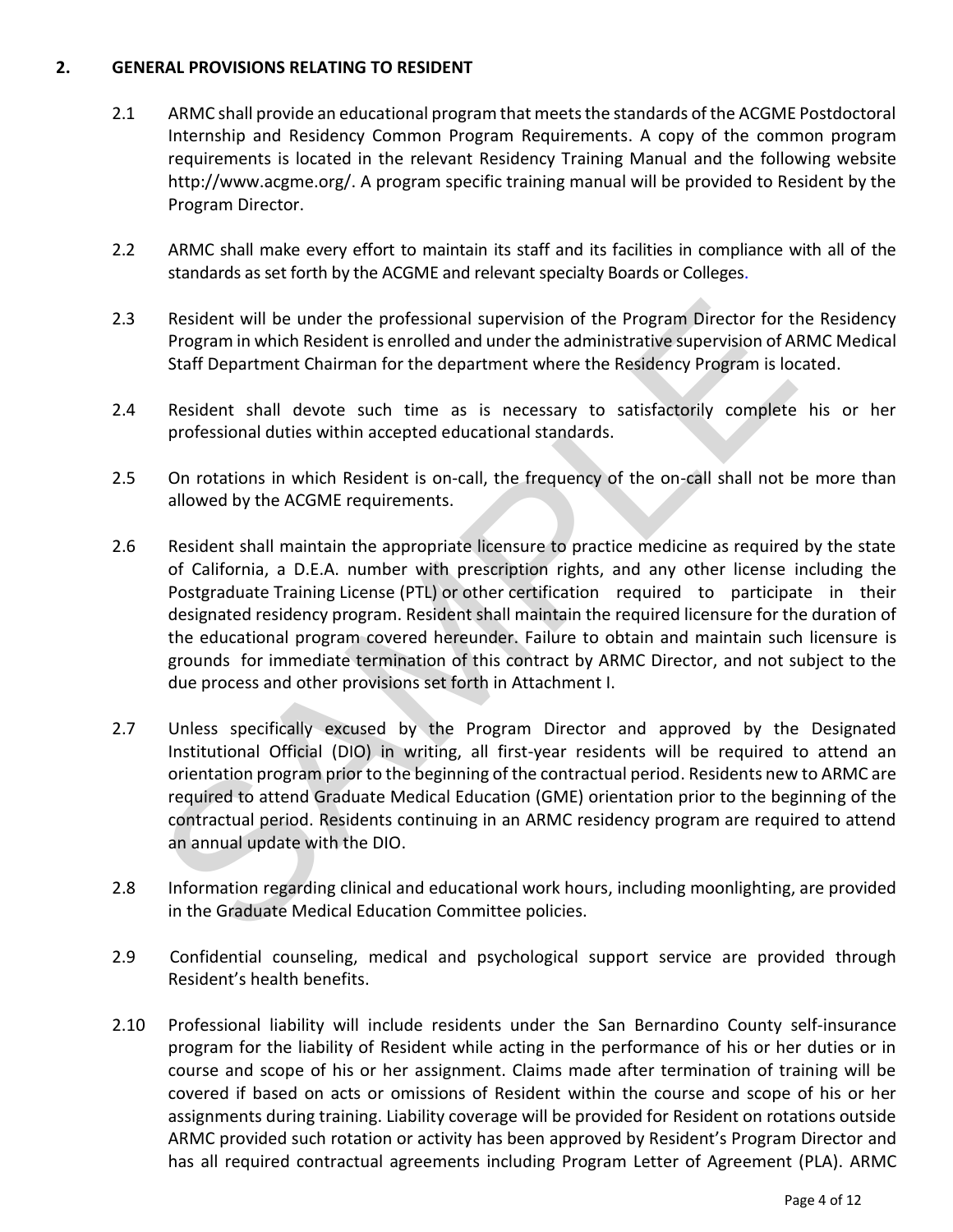professional liability does not cover private professional activity outside the educational program. Additional information regarding professional liability insurance is outlined in the Graduate Medical Education Committee policies.

- 2.11 Resident agrees to keep confidential all patient data, design concepts, algorithms, programs, formats, documentation, vendor proprietary information and all other original materials produced, created by or provided for the Arrowhead Regional Medical Center. In addition, upon termination of this contract, Resident agrees to return all confidential materials to the Director or his/her designee.
- 2.12 Government Code section 53243.2 requires the following provision be included in this Contract: If this Contract is terminated, any cash settlement related to the termination that Contractor may receive from the County shall be fully reimbursed to the County if Contractor is convicted of a crime involving an abuse of his or her office or position, as defined in Section 53243.4.

#### **3. CONDITIONS OF APPOINTMENT AND REAPPOINTMENT**

- 3.1 Resident's appointment is contingent upon successful completion of a Background Check and Medical Examination. Failure to successfully complete either the Background Check or Medical Examination may result in termination of employment pursuant to Section 8 of this Contract. Resident agrees to begin employment pending completion of the Background Check and Medical Examination.
- 3.1.1 Background Check: Resident shall be fingerprinted through Live Scan for submittal to the Department of Justice (DOJ) and to the Federal Bureau of Investigation (FBI) pursuant to County and ARMC policies. Resident shall also complete the necessary Disclosure and Authorization forms for submittal to ARMC's investigative consumer reporting agency for the purpose of obtaining a consumer credit report and/or a consumer report and/or an investigative consumer report. The Background Check report will be reviewed and evaluated to determine clearance for Resident to work at ARMC. Solution to the seculor 32x-4x-2 requires the looking provision to enhance in<br>
If this Contract is terminated, any cash settlement related to the termination that Correct<br>
receive from the County shall be fully reimbursed
	- 3.1.2 Medical Examination: Once ARMC has reviewed and evaluated the Background Check report, Resident will submit to and must successfully complete a Medical Examination through the County's Center for Employee Health and Wellness. The Medical Examination report will be reviewed and evaluated to determine clearance.
- 3.2 Resident shall submit evidence of eligibility to work in the United States and verification of identity within three (3) working days of the effective date of this Contract.
- 3.3 Resident must make and maintain arrangements for the direct deposit of paychecks into the financial institution of their choice via electronic fund transfer. Inability or failure by Resident to make such arrangements will result in the County paying Resident via pay card.
- 3.4 If the services to be performed under this Contract require Resident to drive a vehicle, Resident must possess a valid California driver's license at all times during the performance of this Contract.

Resident agrees to allow the County to obtain a Department of Motor Vehicles report of Contractor's driving record.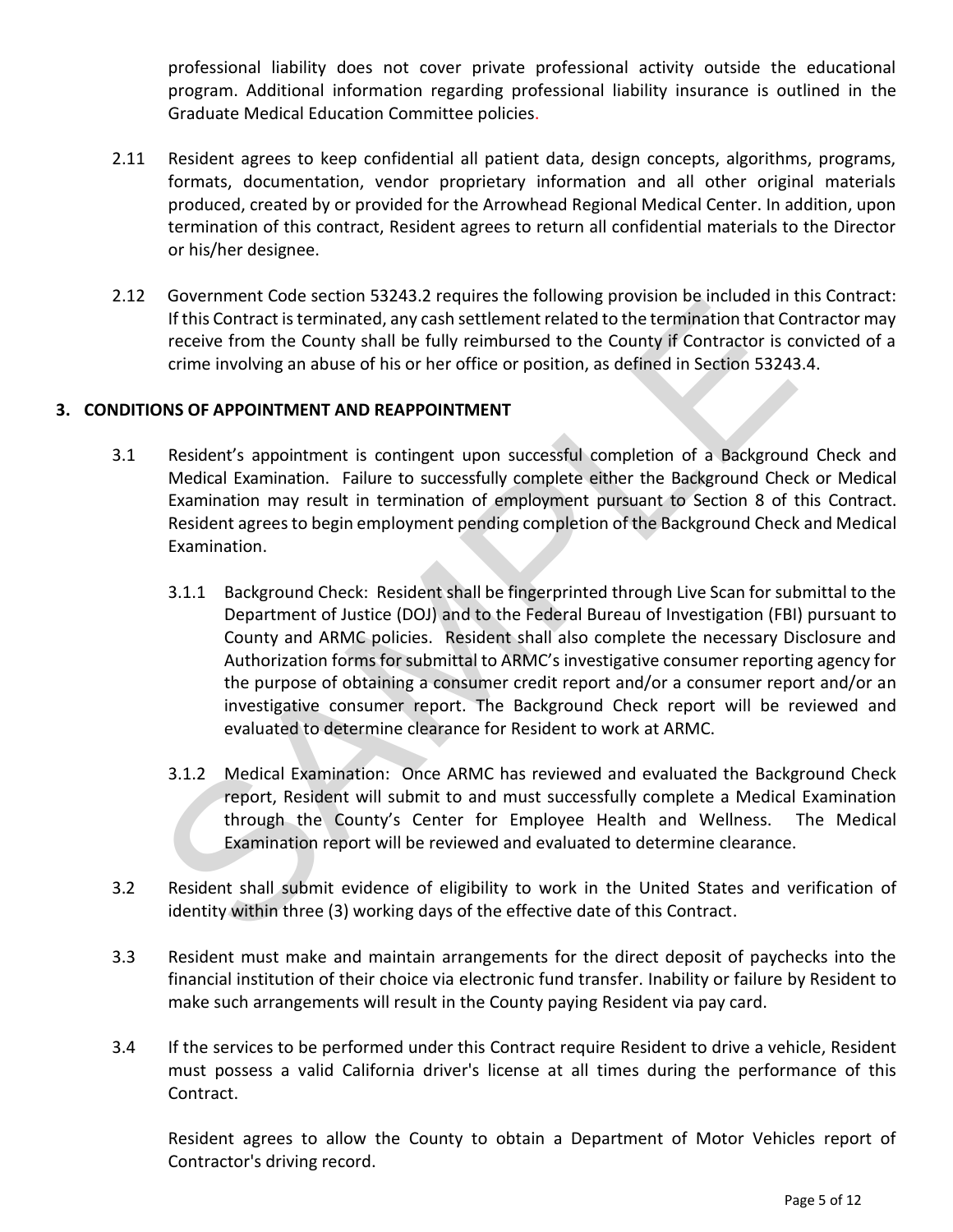In order for Resident to be able to use a private vehicle during the performance of this Contract, Resident shall be covered by vehicle liability insurance at least equal to the minimum requirements of the California Vehicle Code. Such requirements currently are:

- 1. Fifteen thousand dollars (\$15,000) for single injury or death;
- 2. Thirty thousand dollars (\$30,000) for multiple injury or death;
- 3. Five thousand dollars (\$5,000) for property damage.

Failure to comply with the requirements of this Section shall be deemed cause for termination of this Contract, pursuant to Section 7.2.

3.5 All patient medical records shall be completed by the last day of the contractual agreement between Resident and ARMC; otherwise Resident will not receive his or her Certificate of Training, until such are completed.

#### **4. CONDITIONS FOR PROMOTION**

Promotion to a subsequent Program Year level in the GME program, if any, is accomplished by affirmative recommendation from the specific residency Program Director. In instances where a resident's agreement will not be renewed, or when a resident will not be promoted to the next level of training, or when resident will be suspended or dismissed, the provisions on Attachment I, Resident Due Process, will be followed.

#### **5. COMPENSATION OF RESIDENT**

- 5.1 For the performance of level services in the Residency Program as set forth in agreement, Resident shall receive an annual stipend of \$ (as provided in Attachment II). Resident meets the salary and duty requirements for an exemption from overtime compensation according to the Fair Labor Standards Act (FLSA). Resident is not eligible to receive overtime compensation under the FLSA or this agreement. Failure to comply with the requirements of this Section shall be deemed cause for this Contract, pursuant to Section 7.2.<br>All patient medical records shall be completed by the last day of the contractual<br>texturen Resident
- 5.2 Effective the first pay period of the program year, Resident shall be provided with one hundred and sixty (160) hours of paid personal leave time. Residents hired after the beginning of the academic year shall be credited with personal leave on a prorated monthly basis. Personal leave may be used for such reasons as, but not limited to, vacation, sick, education, family, parental, bereavement, and emergency, pursuant to the relevant Residency Training Manual and the Graduate Medical Education Committee Policy, Vacation and Leaves of Absence. Personal leave used for vacation and education shall be approved and scheduled by the Program Director or designee, and is not subject to change without prior approval. Any unused personal leave accrual balances in effect at the end of the academic year shall be forfeited.
- 5.3. Residents shall be provided with six weeks of approved medical, dental, parental, or caregiver leave(s) of absence for qualifying reasons that is consistent with applicable laws once and at any time during the residency program at one hundred percent of their salary without exhausting other allowed time away from training. The leave is pursuant to the relevant Residency Training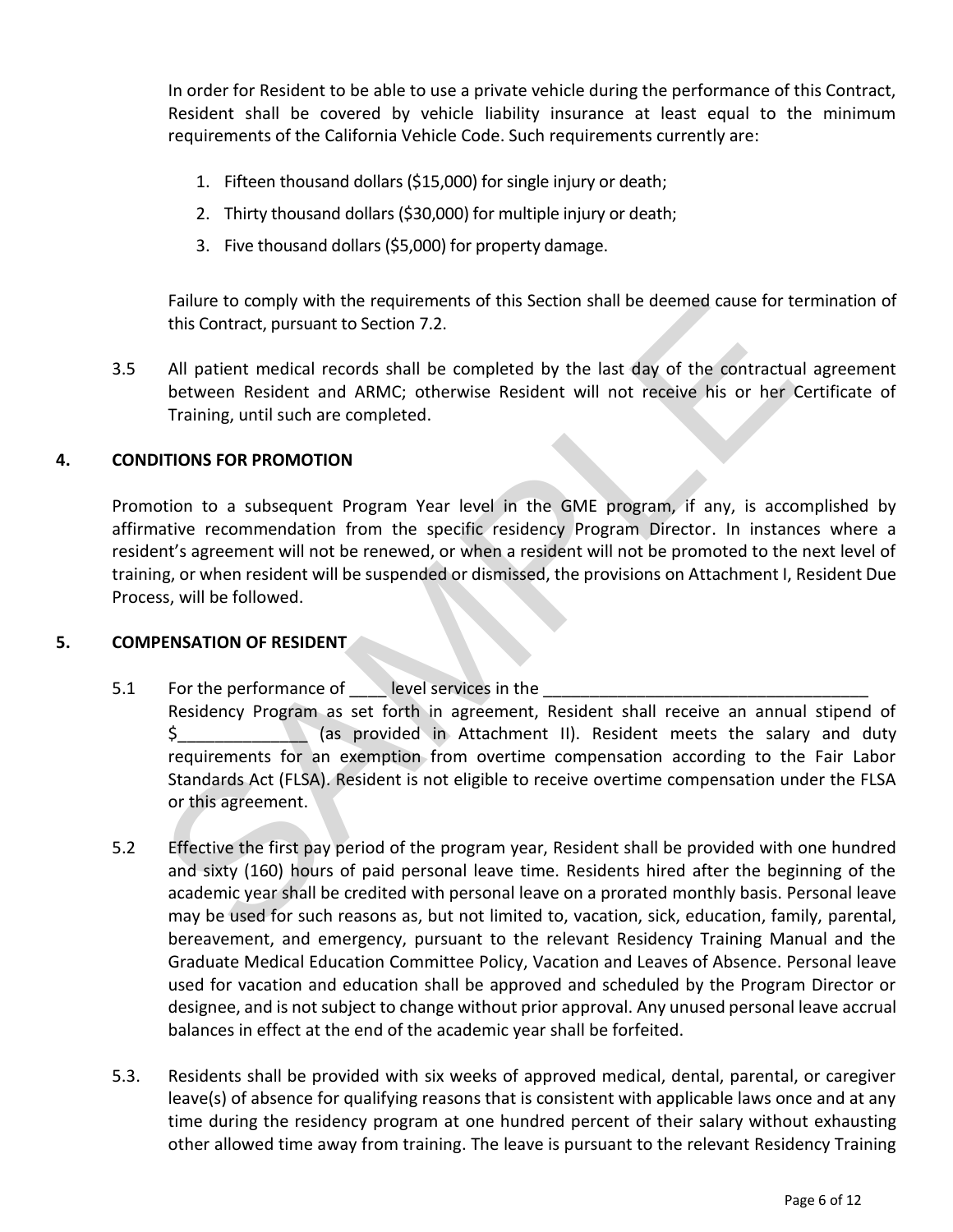Manual and the Graduate Medical Education Committee Policy, Vacation and Leaves of Absence and the ACGME Institutional Requirements.

- 5.3 Residents in the PGY-1 year at ARMC are allowed two days off (with pay) to take United States Medical Licensing Examination (USMLE) Step 3/ Comprehensive Osteopathic Medical Licensing Examination (COMLEX) Level 3 for the first time. If it is necessary to re-take USMLE Step 3/COMLEX Level 3, paid time off must be used.
- 5.4 Resident is eligible to receive Jury Duty Leave in the same manner and amount as regular County employees.
- 5.5 Leave in excess of the one hundred and sixty (160) hours provided in Section 5.2 above, may affect the ability of Resident to satisfy requirements to complete the program. Further, this additional leave may affect Resident's eligibility for specialty medical board certification. Information related to eligibility for specialty board exams may be found in the relevant residency program manual and the relevant American Board of Medical Specialties and/or American Osteopathic Association's Department of Certifying Board Services policies. Leave in excess of the one hundred and sixty (160) hours provided in Section 5.<br>
affect the ability of Resident to satisfy requirements to complete the program.<br>
and<br>
anditional leave may affect Resident's eligibility for
- 5.6 Resident shall participate in County's PST Deferred Compensation Plan in lieu of participation in any other retirement plan, program, or benefit. Resident shall contribute 7.5% of the Contractor's biweekly gross earnings, automatically deducted from Contractor's earnings. Maximum total contributions shall be 7.5% of the Contractor's maximum covered wages for Social Security purposes. Resident shall enroll in the plan on forms approved by Human Resources.
- 5.7 Resident shall be eligible to participate in the County's 457(b) Salary Savings Plan as per the Plan document, except that Resident shall not receive County match contribution to the Plan.
- 5.8 Residents shall receive \$50.00 per pay period for educational expenses. This includes educational software, conferences, seminars, other fees associated with licensing, electronic equipment or materials used for patient care, including a cell phone, other educational materials, and other educational expenses.
- 5.9 Pursuant to Section 3.5, Residents that are required to operate a private vehicle to fulfill the postgraduate medical training provided under this Contract shall receive a vehicle allowance in an amount of \$28.66 per pay period with no mileage reimbursement. This allowance shall be considered complete reimbursement for the acquisition, insurance, maintenance, repair, upkeep, fuel, and all other costs for the required vehicle.
- 5.10 Resident shall be compensated at the rate of \$50.00 per hour for services provided while representing ARMC at Health Promotional Events at ARMC. Prior approval must be obtained from the Program Director or designee.
- 5.11 Resident must enroll in a medical and dental plan offered by the County, unless enrolled in a comparable group health plan. If eligible, Resident shall receive the Medical Premium Subsidy (MPS) to offset some of the cost of medical plan premiums charged to Resident. The MPS shall not be considered compensation earnable for purposes of calculating benefits. The applicable MPS shall be paid directly to the provider of the County - sponsored medical plan in which the eligible employee has enrolled. In no case shall the MPS exceed the total cost of the medical insurance premium for the coverage selected (e.g., when the MPS amounts exceed the lowest HMO cost).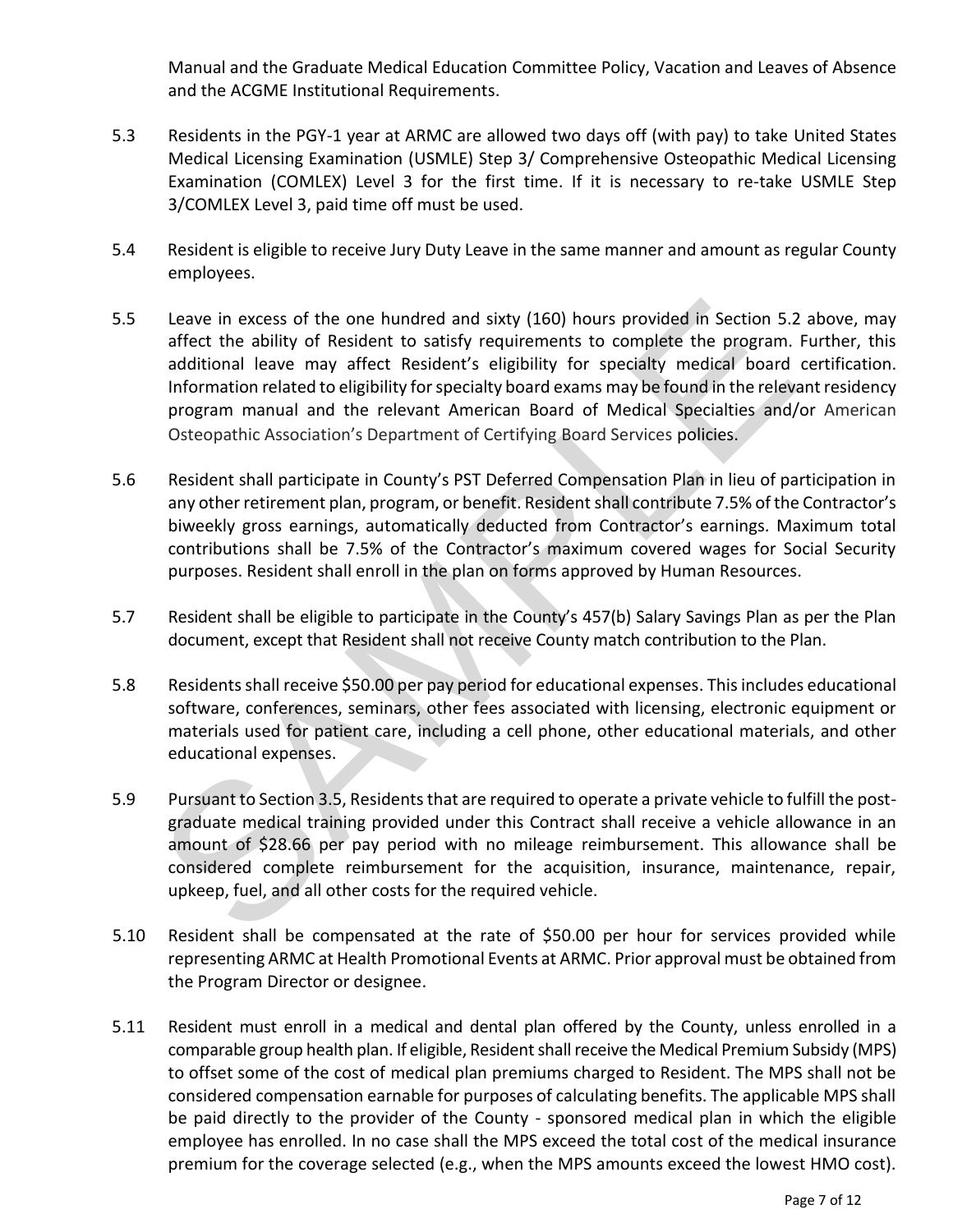The MPS amounts are as follows: up to \$198.82 per pay period for "employee only" coverage; \$341.30 per pay period for "employee + 1," coverage, and \$482.94 per pay period for "employee + 2" coverage.

Should Resident elect to opt-out or waive County sponsored health plan coverage, Resident shall not be eligible to receive any opt-out or waive compensation.

If eligible, Resident shall receive a Dental Premium Subsidy (DPS) in an amount up to \$9.46 per pay period. The applicable DPS amount shall be paid directly to the provider of the County sponsored dental plan in which the eligible employee has enrolled. In no case shall the DPS exceed the total cost of the dental insurance premium for the coverage selected (e.g., when the DPS amounts exceed the dental plan cost).

To receive the MPS and DPS, Resident must be scheduled for a minimum of forty (40) hours per pay period and have received pay for at least one-half plus one hour of scheduled hours in a pay period.

During approved leave of absence, Resident must use paid leave time off to supplement any work time in a given pay period, meeting a minimum of forty (40) hours plus one hour to receive MPS and DPS.

If Resident uses full allocation of paid leave hours in a given academic year and has further time off, Resident will be required to pay for benefits out of pocket and be ineligible to receive MPS and DPS during the time off period, provided that time off period does not meet or exceed the requirements of forty (40) hours plus one hour paid in a pay period.

Subject to carrier requirements, the County shall pay the premiums for vision care insurance for Resident (employee-only coverage) if Resident is scheduled and receives pay for at least forty-one (41) hours per pay period.

5.12 The County shall pay premiums for a \$35,000 term life insurance policy for Resident only. County paid life insurance will become effective and continue for each pay period in which Resident is paid for one-half plus one of their scheduled hours. For pay periods in which Resident does not meet the paid hour requirement, Resident shall have the option of continuing life insurance coverage at Resident's expense. toxt of the tentar mistainee premuminor the coverage selected (e.g., when the<br>To receive the MPS and DPS, Resident must be scheduled for a minimum of forty (<br>ay period and have received pay for at least one-half plus one h

Resident shall be eligible to purchase, through payroll deductions, Voluntary Supplemental Term Life Insurance and Accidental Death and Dismemberment Insurance coverage.

- 5.13 If Resident elects to enroll in Health and Dental Plan coverage, Resident will be eligible to use the plan(s) after completion of one (1) pay period of work.
- 5.14 Resident shall be eligible to participate in the County's Dependent Care Assistance Plan (DCAP) and Flexible Spending Account (FSA) per the Plan documents. Resident shall not receive any County contributions to the DCAP or FSA.
- 5.15 All payments to Resident under the terms of this Contract shall be made in accordance with procedures established by County's Auditor/Controller-Recorder.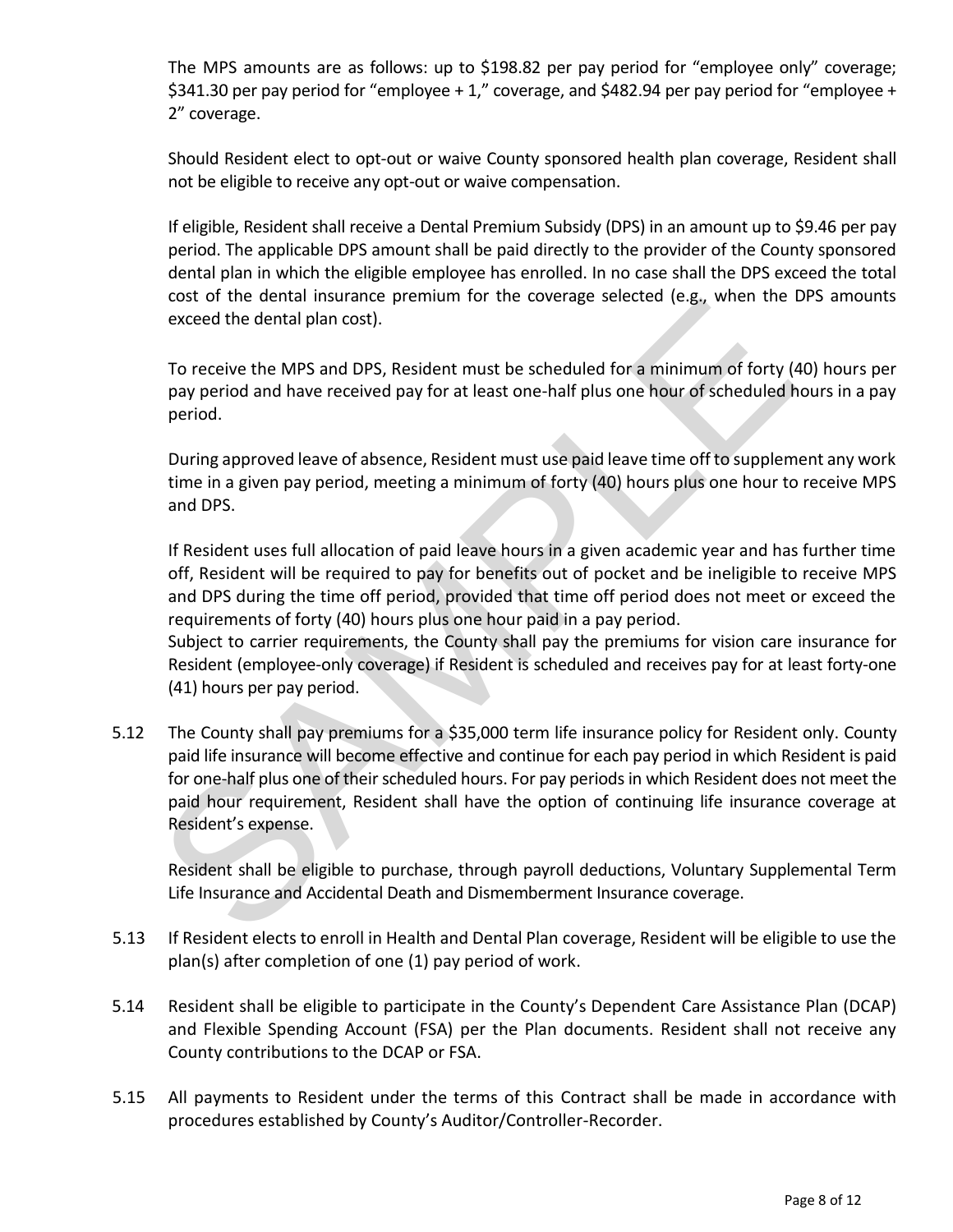- 5.16 Resident shall be eligible to receive Short-Term Disability insurance benefits in the same manner as represented County employees.
- 5.17 Resident shall be covered by the County's Workers' Compensation insurance coverage while acting in the performance of his or her duties or in the course and scope of his or her assignment.
- 5.18 Resident shall receive all benefits as required by law (e.g. FMLA, Military Leave, Time off for Voting and Medicare). Where the County provides a greater benefit than is required by law, Resident shall receive the minimum benefit in accordance with the law, unless the greater benefit is specifically provided for in another provision of this contract.
- 5.19 Resident will receive \$150 per pay period, not to exceed \$3,900 for program year, as a meal allowance.
- 5.20 Resident shall receive only the benefits and compensation specifically set forth in this Contract. This Contract provides for the full compensation to Resident for the services required as provided herein.

#### **6. HOUSE STAFF PRESIDENT AND OFFICERS STIPENDS**

- 6.1 Each academic year one resident will be elected by the current house staff through an electronic vote and designated as House Staff President. This House Staff President will be assigned additional duties, which are listed in Attachment III of this contract. For the performance of these additional duties and responsibilities as set forth in the agreement, the employee shall receive a bi-weekly stipend of \$96, not to exceed an annual stipend of \$2,500.
- 6.2 Each academic year three residents will be designated by the DIO as House Staff Officers. The House Staff Officers will chair three committees, Patient Safety and Quality Improvement; Well Being; Diversity, Equity, Inclusion, and Health Care Disparities. Additional duties are listed in Attachment III of this contract. For the performance of these additional duties and responsibilities as set forth in the agreement, the employee shall receive a bi-weekly stipend of \$57.50, not to exceed an annual stipend of \$1,500.
- 6.3 Each academic year six residents will be appointed to each of the following committees, Patient Safety and Quality Improvement; Well Being; Diversity, Equity, Inclusion, and Health Care Disparities. Residents may serve as members on one committee each academic year and should be from different programs. Additional duties are listed in Attachment III of this contract. For the performance of these additional duties and responsibilities as set forth in the agreement, the employee shall receive a bi-weekly stipend of \$40, not to exceed an annual stipend of \$1,040. Resident will receive \$150 per pay period, not to exceed \$3,900 for program ye<br>allowance.<br>Resident shall receive only the benefits and compensation specifically set forth in this<br>Contract provides for the full compensation
- 6.4 The stipends will be included in the resident bi-weekly salary to be paid over the academic year in equal installments. The DIO or designee will notify Human Resources as appropriate to ensure stipends are included in resident salaries. The resident must show consistent compliance, engagement, and productivity. If work standards are not met, the resident may be removed from the position.

#### **7 POLICY COMPLIANCE**

7.1 San Bernardino County Non-Discrimination Policy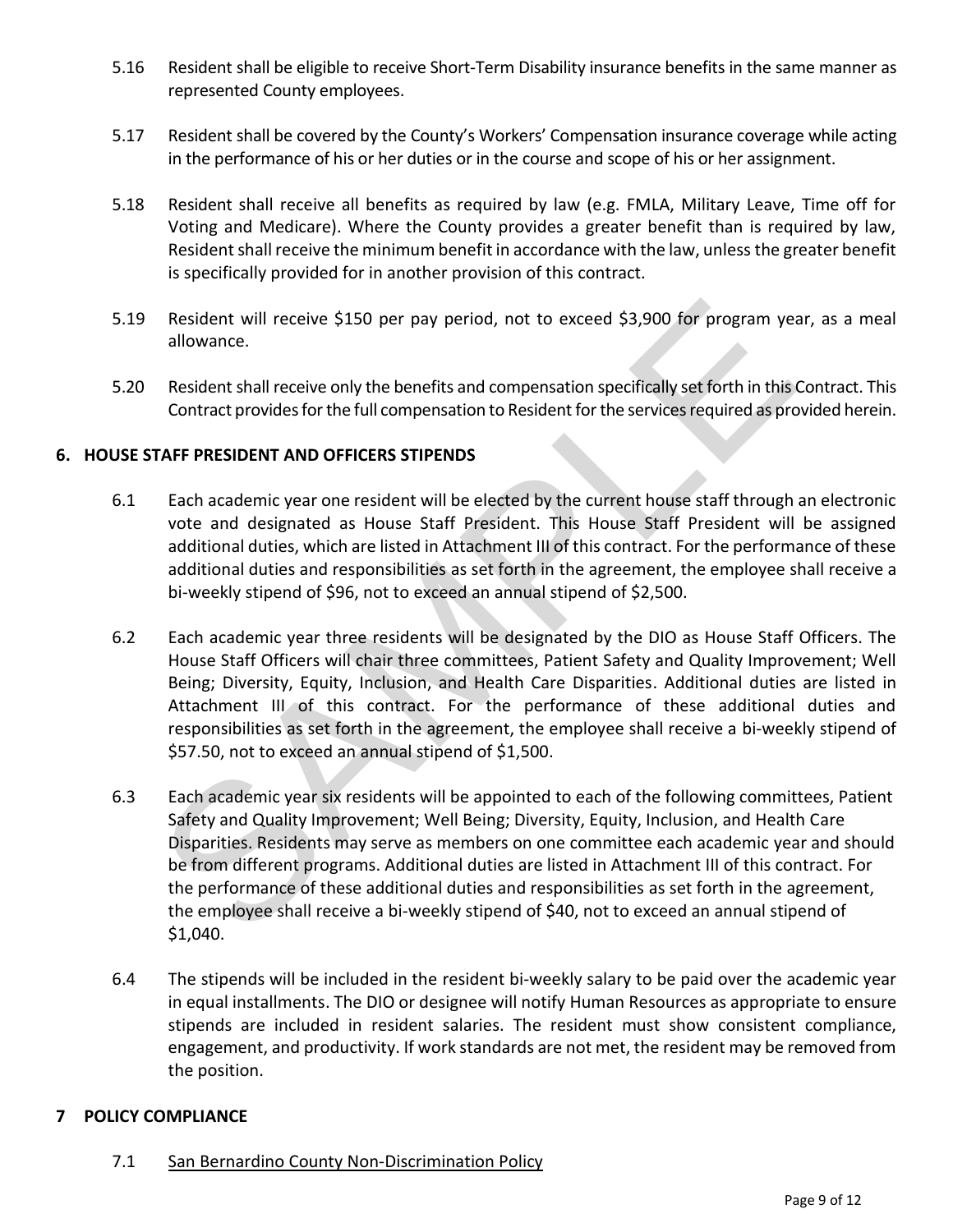It is the Policy of the Board of Supervisors that the San Bernardino County shall not discriminate against or tolerate the harassment of employees or applicants for employment on the basis of actual or perceived age, ancestry, color, race, sex, gender, gender identity, gender expression, religion, national origin, marital status, physical or mental disability, medical condition, genetic information, sexual orientation, military and veteran status, or any other basis protected by law. All County employees or applicants for employment are to be treated with respect and dignity. In addition, the County shall not discriminate on the basis of disability in admission or access to, or in operations of, its programs, services or activities. It is the responsibility of all County employees to adhere to and implement this Policy. The County has zero tolerance for any conduct that violates this Policy. Conduct need not arise to the level of a violation of the law in order to violate this Policy. Instead, failure to follow the Policy provides grounds for disciplinary action up to and including termination of employment or vendor contracts.

#### 7.2 San Bernardino County Sexual Harassment Policy

It is the policy of the San Bernardino County to provide a work environment free from unwelcome sexual overtures, advances, or coercion. Employees are expected to adhere to a standard of conduct that is respectful to all persons within the workplace. The County will not tolerate any form of sexual harassment, nor will it tolerate any act of retaliation against any person filing a complaint of sexual harassment. In addition, favoritism that arises from consensual romantic or sexual relationships between employees may be construed as harassment. This Policy applies to regular status, extra help, recurrent, probationary or contract employees; volunteers; applicants for County employment; elected officials, department heads, and any person providing services to the County pursuant to a contract. ind violate this Policy. Conduct need into the lot are to the level of a violate of spin widels this Policy, Instead, failure to follow the Policy provides grounds for disciplinties to and including termination of employme

#### 7.3 San Bernardino County Reasonable Accommodation Policy

The San Bernardino County does not discriminate against qualified individuals with disabilities as defined in the Americans with Disabilities Act (ADA) of 1990 and the California Fair Employment and Housing Act (FEHA) in job application, procedures, hiring, firing, advancement, compensation, job training, and other terms, conditions and privileges of employment. In accordance with Title I of the ADA and FEHA, the San Bernardino County will consider the issue of reasonable accommodation in the workplace in a fair and equitable manner for each qualified individual as required by law.

Government Code Section 12940(n) of the FEHA mandates that employers use the "Interactive Process" in determining effective reasonable accommodation. This Interactive Process is required any time an employee with a known disability or medical condition requires reasonable accommodation to perform the essential job functions of his/her position. This process requires a meeting with the employee and supervisor or manager to discuss possible reasonable accommodations, during which both parties have an opportunity to exchange information and is documented.

#### 7.4 Conflict of Interest

As a condition of employment, Resident does hereby agree to follow and uphold the Conflict of Interest policy of the County's Personnel Rules as follows: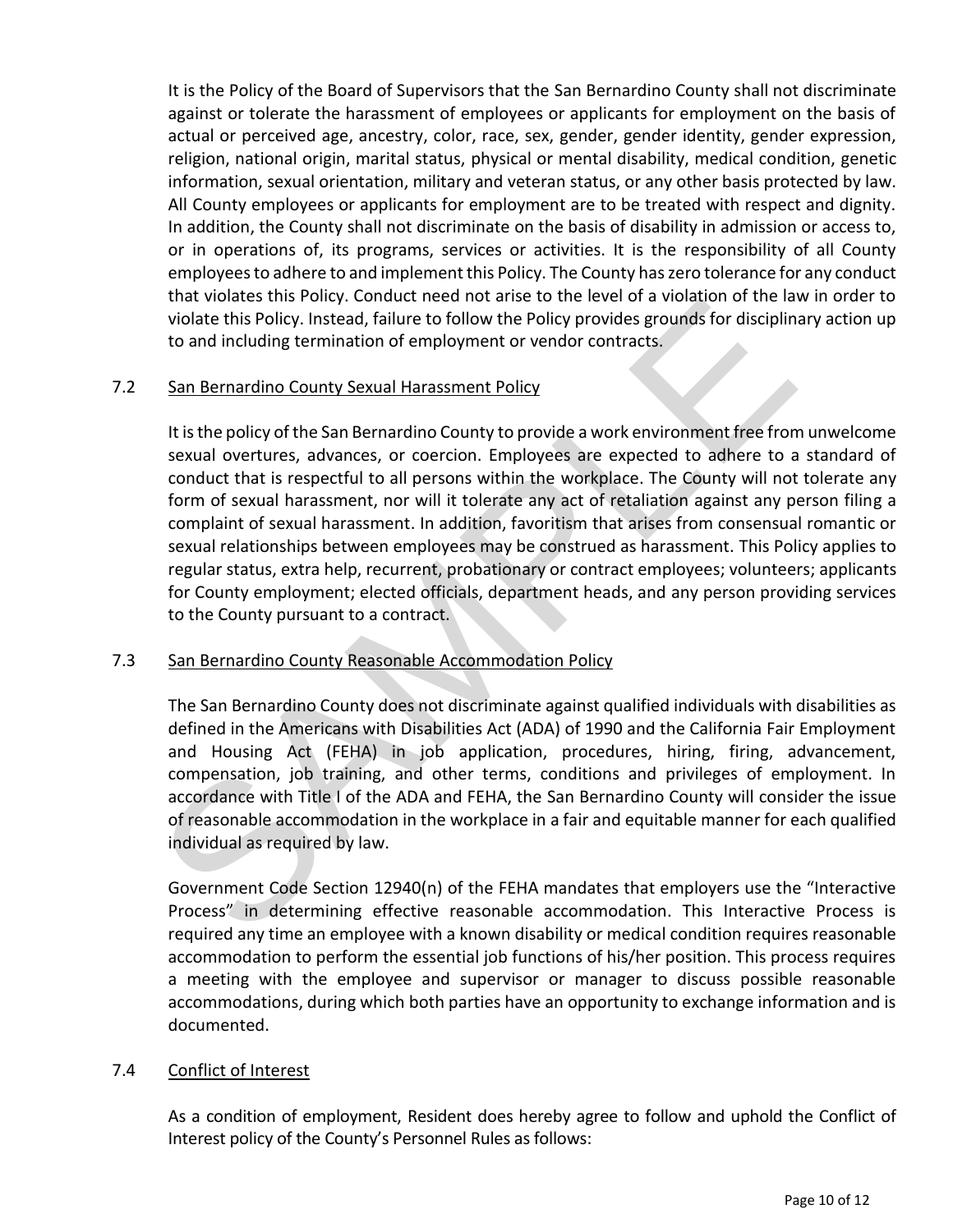No official or employee shall engage in any business or transaction or shall have a financial or other personal interest or association which is in conflict with the proper discharge of official duties or would tend to impair independence of judgment or action in the performance of official duties. Personal as distinguished from financial interest includes an interest arising from blood or marriage relationships or close business, personal, or political association. This section shall not serve to prohibit independent acts or other forms of enterprise during those hours not covered by active County employment providing such acts do not constitute a conflict of interest as defined herein. An employee is also subject to applicable provisions of the California Government Code, including but not limited to Sections 1090, 1126, 87100, and/or any other conflict of interest Code, policy or rule applicable to County employment.

7.5 The policy for grievances is outlined in the Graduate Medical Education Committee Policy. This policy provides information for resident to resolve concerns, complaints, and grievances of an academic nature.

#### **8 DURATION OF APPOINTMENT**

- 8.1 This contract shall be for the period of one-year commencing on and ending on . However, Residents on-call on the last contracted day are to remain in service through the following morning, until released from duty by the Residency Program Director.
- 8.2 The County may terminate this Contract or take other appropriate disciplinary action, pursuant to this Contract, Graduate Medical Education Committee policies, relevant Residency Training Manual and Attachment I, Due Process. The policy for grievances is outlined in the Graduate Medical Education Committ<br>policy provides information for resident to resolve concerns, complaints, and grie<br>academic nature.<br>No OF APPOINTMENT<br>This contract shall be f
- 8.3 Details of conditions for reappointment are outlined in Graduate Medical Education Committee policies and the relevant Residency Training Manual.
- 8.4 This Contract may only be amended by written agreement signed by the parties hereto.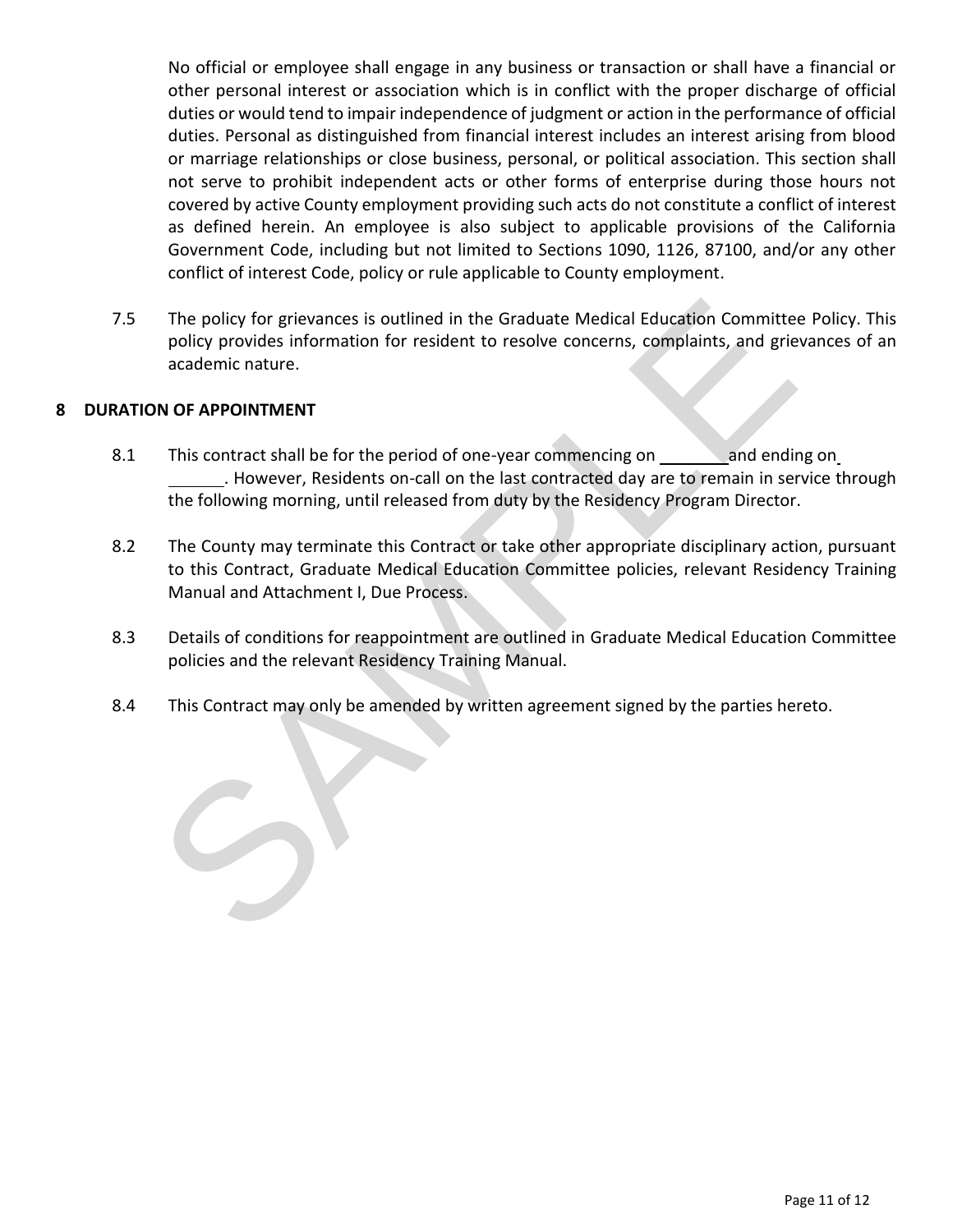#### 9 CONCLUSION

This contract, consisting of twelve (12) pages and Attachments I, II, and III is the full and complete document describing services regarding the Resident's rights and obligations of the parties, including all covenants, conditions, and benefits. This contract supersedes any and all agreements that may exist between Resident and the County.

| Office of Graduate Medical Education<br>Arrowhead Regional Medical Center                                                                                                                                                      |                                  |              |                                                                                                                                                                                                                                                                |
|--------------------------------------------------------------------------------------------------------------------------------------------------------------------------------------------------------------------------------|----------------------------------|--------------|----------------------------------------------------------------------------------------------------------------------------------------------------------------------------------------------------------------------------------------------------------------|
| SAN BERNARDINO COUNTY                                                                                                                                                                                                          |                                  |              |                                                                                                                                                                                                                                                                |
| William L. Gilbert, Hospital Director                                                                                                                                                                                          |                                  | Bv           | (Authorized Resident signature - sign in blue ink)                                                                                                                                                                                                             |
| Dated: National Property of the Contract of the Contract of the Contract of the Contract of the Contract of the Contract of the Contract of the Contract of the Contract of the Contract of the Contract of the Contract of th |                                  | Name         | (Print or type name of person signing contract)                                                                                                                                                                                                                |
|                                                                                                                                                                                                                                |                                  | <b>Title</b> | <u> 1989 - Johann Harry Harry Harry</u><br>(Print or Type)                                                                                                                                                                                                     |
| By<br>Deputy                                                                                                                                                                                                                   |                                  | Dated:       | <u> 1989 - Jan Berlin, mars de la partide de la partide de la partide de la partide de la partide de la partide d</u><br>La partide de la partide de la partide de la partide de la partide de la partide de la partide de la partide                          |
|                                                                                                                                                                                                                                |                                  | Address      | <u> 1989 - Johann Barbara, martin amerikan ba</u>                                                                                                                                                                                                              |
|                                                                                                                                                                                                                                |                                  |              |                                                                                                                                                                                                                                                                |
| FOR COUNTY USE ONLY                                                                                                                                                                                                            |                                  |              |                                                                                                                                                                                                                                                                |
| Approved as to Legal Form                                                                                                                                                                                                      | Reviewed for Contract Compliance |              | Reviewed/Approved by Department                                                                                                                                                                                                                                |
| Cynthia O'Neill, Principal Assistant County Counsel<br>Date                                                                                                                                                                    | Date $\overline{\phantom{a}}$    |              | William L. Gilbert, Director<br>Date and the contract of the contract of the contract of the contract of the contract of the contract of the contract of the contract of the contract of the contract of the contract of the contract of the contract of the c |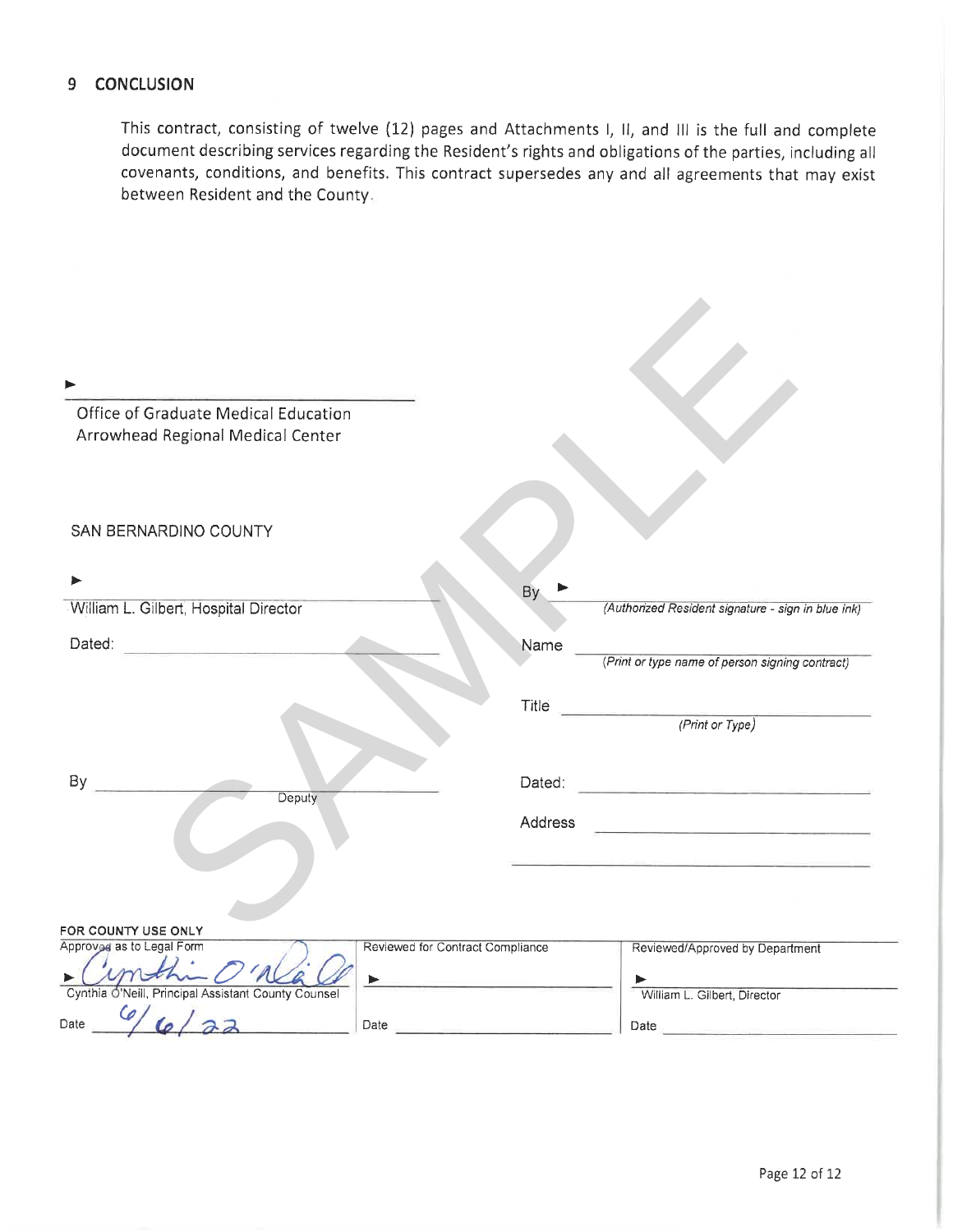### **ARROWHEAD REGIONAL MEDICAL CENTER RESIDENT DUE PROCESS**

#### **I. Purpose**

It is the desire of the Arrowhead Regional Medical Center (ARMC) that each resident successfully complete each year of residency and becomes eligible to take the respective Board examination, if applicable.

The policy and process described below establish disciplinary and non-disciplinary procedures for all ACGME accredited graduate medical education training programs, and which would be applicable if a Resident's performance in such a program fails to meet academic expectations and/or the Resident engages in misconduct.

Residents will be afforded the procedural rights described herein. Residents are not entitled to other procedural rights afforded regular or permanent employees under San Bernardino County (County) Personnel Rules or ARMC policies. To the extent a provision of this Contract or Attachment conflicts with the Residency Training Manual, the Contract or Attachment provision prevails and controls.

#### **II. Scope**

The provisions of this Attachment apply to accredited medical residency program residents employed by ARMC.

#### **III. Definitions**

**Resident:** Any physician in an ACGME accredited graduate medical education program, including interns, residents, fellows, and visiting residents.

**Designated Institutional Official (DIO):** The individual in a sponsoring institution who has the authority and responsibility for all of the programs accredited by the Accreditation Council for Graduate Medical Education (ACGME).

**Academic Deficiency:** The Resident is not meeting one or more of the ACGME Core Competencies, as revised from time to time, which may include but is not limited to: patient care and procedural skills, medical knowledge, practice-based learning and improvement, interpersonal and communication skills, professionalism, and system-based practice. In certain instances, behavior may be characterized as both misconduct and academically deficient. Examples of academic deficiencies include, but are not limited to: Puncy and process usesuated deducation training programs, and which would be<br>accedited graduate medical education training programs, and which would be<br>esident's performance in such a program fails to meet academic expecta

- a. Issues involving knowledge, skills, job performance or scholarship.
- b. Failure to achieve acceptable exam scores within the time limits identified by the training program.
- c. Unprofessional conduct.
- d. Professional incompetence including conduct that could prove detrimental to ARMC's patients, employees, staff, volunteers, visitors, or operations.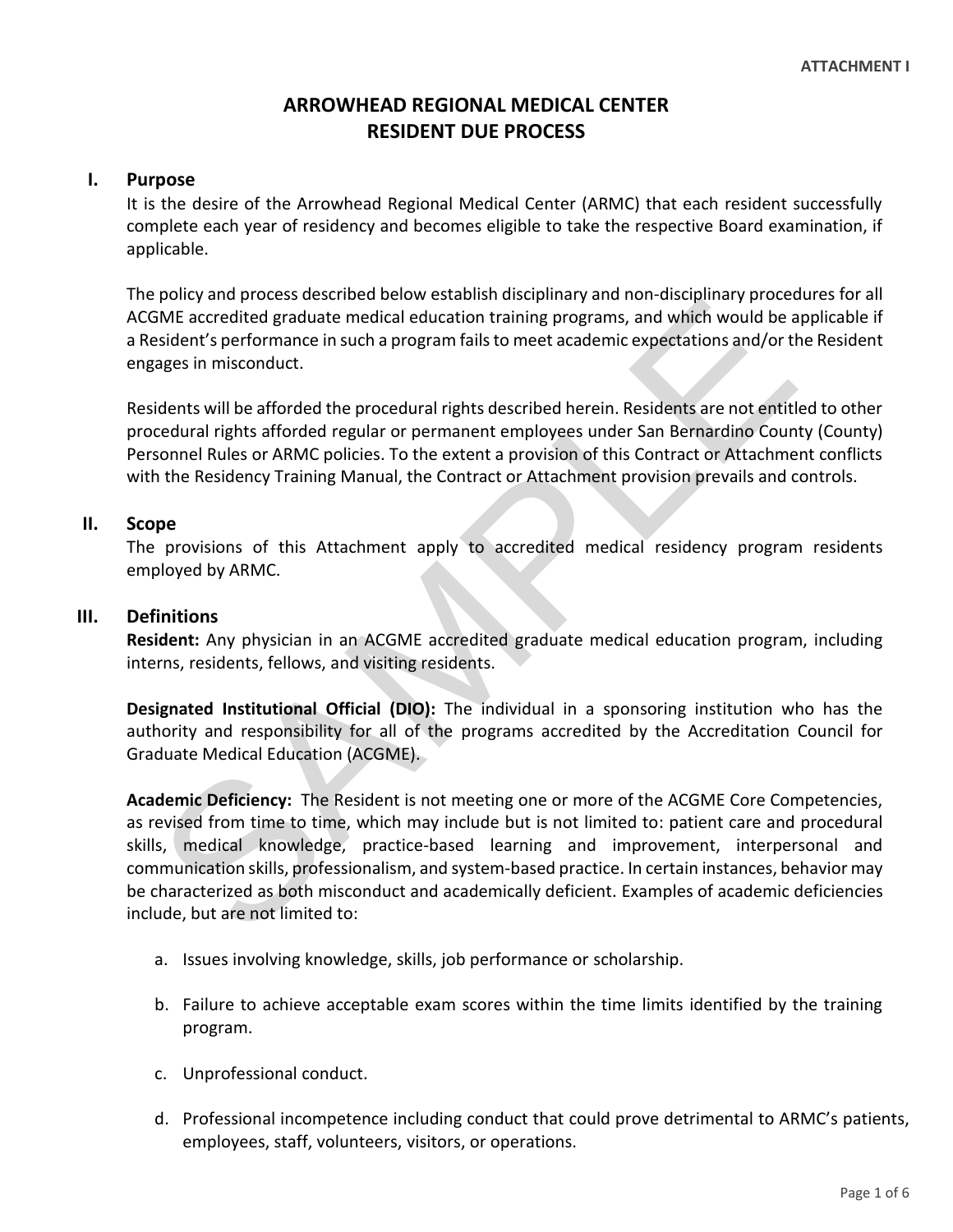**Misconduct:** Conduct by a Resident that violates workplace rules or policies, applicable law, or widely accepted societal norms. Examples of misconduct include, but are not limited to:

- a. Unethical conduct, such a falsification of records.
- b. Illegal conduct (regardless of filing of criminal charges or criminal conviction).
- c. Sexual misconduct or sexual discrimination or harassment.
- d. Discrimination or harassment based on some other protected classification.
- e. Workplace violence.
- f. Unauthorized use or disclosure of patient information; and
- g. Violation of ARMC, County or other applicable policies or procedures, including without limitation the Standards for Employee Conduct.

**Disciplinary Action:** Any of the following actions taken in response to a Resident's Misconduct or Academic Deficiency: suspension from a program; dismissal from a program; non-promotion to the next PGY level; and non-renewal of a Resident's agreement.

#### **IV. Administrative Leave Pending Investigation**

If the Program Director or the DIO, as appropriate, or any of their respective designees, determine that immediate action is required prior to completion of a review or investigation of possible Misconduct or Academic Deficiency, in order to protect the health and safety of patients, staff or other persons, or the interests of ARMC, the Resident may be placed on immediate administrative leave, with or without pay as appropriate depending on the circumstances. In this event, the Hospital Director, County Counsel, and Human Resources should be alerted. This action is not disciplinary in nature and therefore cannot be appealed pursuant to the Appeal of Disciplinary Action Policy. This type of leave is intended to be a short-term measure to allow for a review of the underlying concern and determination as to whether Disciplinary Action or some other action is warranted. d. Discrimination or harassment based on some other protected classification.<br>
e. Workplace violence.<br>
f. Unauthorized use or disclosure of patient information; and<br>
g. Violation of ARMC, County or other applicable policie

#### **V. Non-Disciplinary Action**

- a. Whenever the performance or conduct of a Resident suggests the need for intervention or improvement short of disciplinary action, the Residency Program Director or designee shall investigate the matter and determine the next steps.
- b. Non-Disciplinary actions are those actions intended to assist the Resident in meeting the expectations of the program in each of the following areas: medical knowledge; patient care; interpersonal and communication skills; professionalism; practice-based learning and improvement; system-based practice; and any other area designated by the program. Non-Disciplinary actions may also address failures to comply with the requirements of federal, state, or local law or policy, including policies and requirements of the ARMC and the County.
- c. Non-Disciplinary action may include written evaluations, oral counseling by attending physicians or other faculty, written warnings to the Resident by the Program Director or other faculty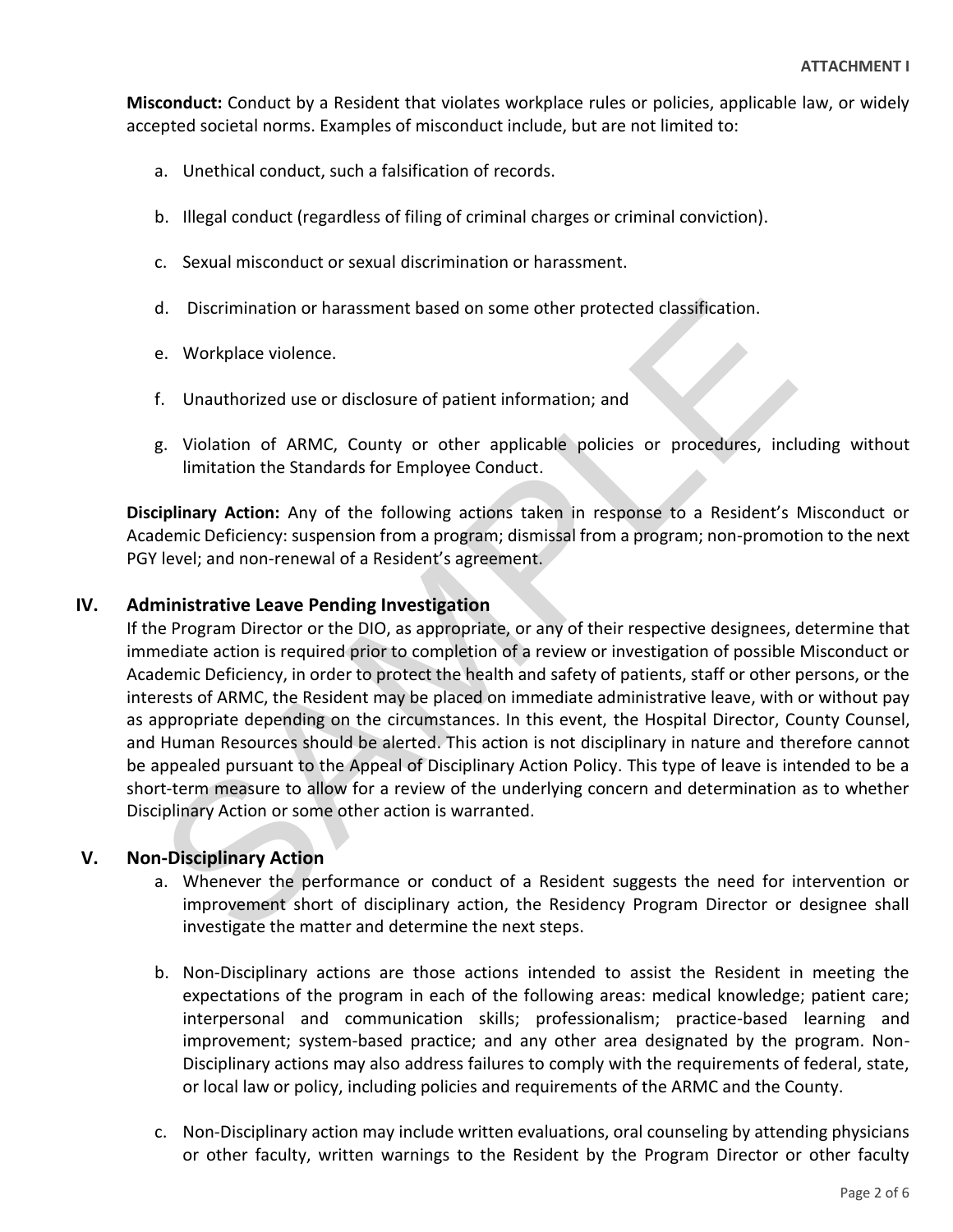identifying those areas that are deficient, and other measures determined by the Program Director, in his or her discretion, to assist the Resident in satisfactorily meeting the expectations of the program.

d. Non-Disciplinary actions are not considered formal disciplinary actions. The Resident has no right of appeal for non-disciplinary actions. However, if the Resident believes the non-disciplinary action is not warranted, he or she may submit documentation of such belief to the DIO, as appropriate. The DIO, as appropriate, will review the matter.

#### **VI. Formal Disciplinary Action**

In circumstances under which non-disciplinary measures are unsuccessful, or in cases of serious misconduct, formal disciplinary action may be undertaken pursuant to this policy and process. Disciplinary Action is issued to a Resident as the result of Academic Deficiency or Misconduct. A program is not required to issue a Resident any form of non-disciplinary, remedial action as a prerequisite to recommending or taking Disciplinary Action. Serious Academic Deficiencies and/or Misconduct may warrant Disciplinary Action, up to and including dismissal, regardless of whether a Resident ever received or was subject to any prior form of remedial action. Franchies under which non-disciplinary measures are unsuccessful, or in circumstrances under which non-disciplinary measures are unsuccessful, or in circumduct, formal disciplinary action may be undertaken pursuant to this

#### **a. Types of Formal Disciplinary Actions**

- 1. **Dismissal:** A permanent separation of the Resident from the program.
- 2. **Non-Promotion to the Next PGY Level:** A lack of promotion of the Resident to the next level of training unless or until Resident's performance improves to the required level.
- 3. **Non-Renewal:** Non-renewal of a Resident Agreement for the next academic year.
- 4. **Suspension:** A period of time in which the Resident is not allowed to take part in all or some of the activities of the program. Time spent on suspension may not be counted towards the completion of program requirements. During the suspension the Resident will be placed on administrative leave with, or without, or with pro-rated pay, as appropriate depending on the circumstances.

#### **b. Recommending Formal Disciplinary Action**

1. When a Program Director has determined that Disciplinary Action is warranted, the Program Director should alert the DIO, the Hospital Director, County Counsel, and Human Resources of his/her intended actions. The Program Director should also present the situation to the faculty of the Resident's program. In making a determination of what Disciplinary Action to recommend, the Program Director should consider the totality of circumstances as then known, including but not limited to, the severity of the Resident's behavior, potential for patient harm, prior attempts at behavior modification and the results of these attempts, and the Program Director's experience and judgment on resident knowledge, skill, and professionalism progression. If reasonably feasible, any action deemed necessary by the Program Director, after consultation with the program faculty, will be discussed by the Program Director with the Resident prior to its implementation.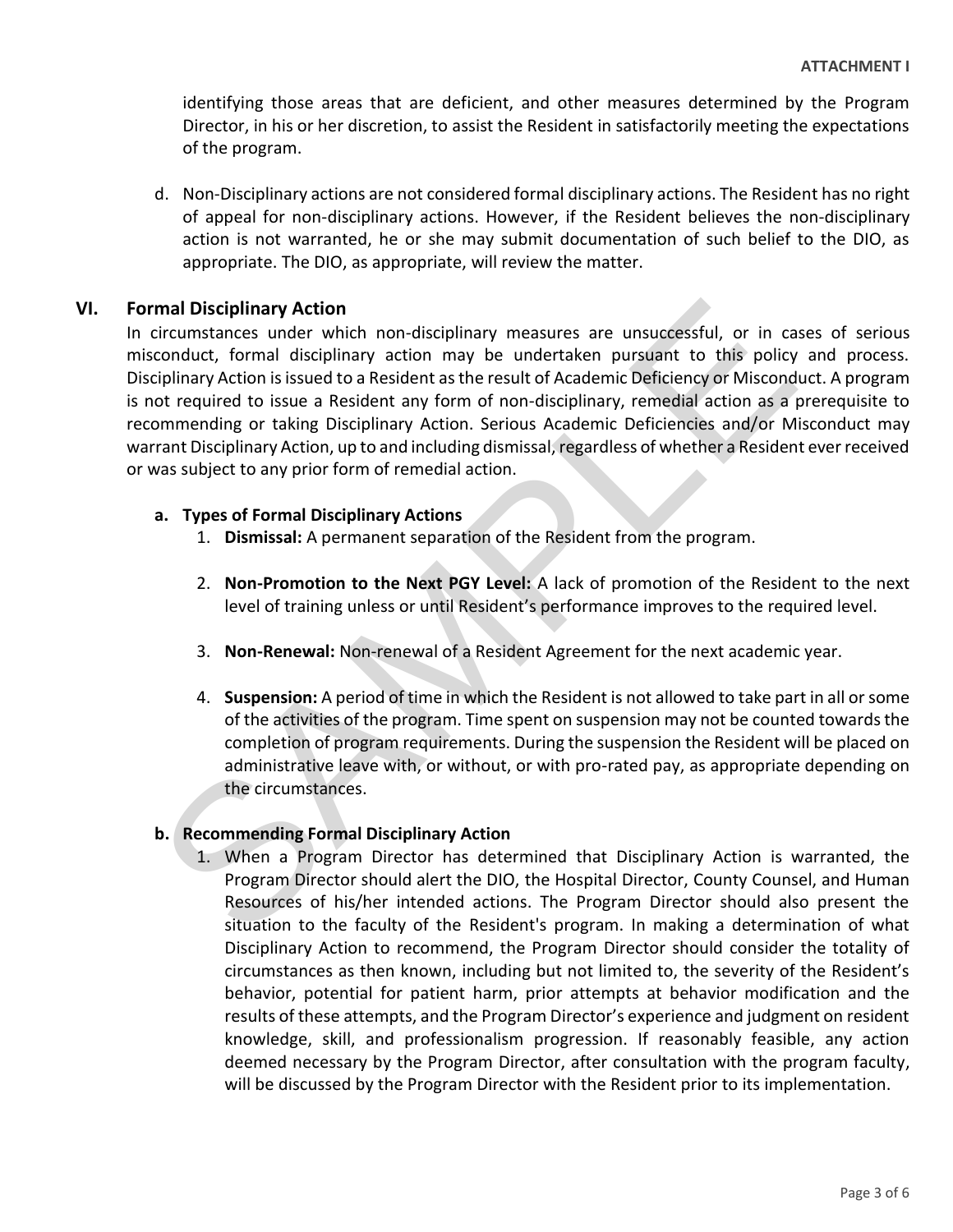- 2. The Program Director will prepare a written Notice of Recommended Disciplinary Action. The Notice should be reviewed by DIO, Human Resources and County Counsel as indicated prior to being provided to the Resident. The Notice must include:
	- i. A recommendation of the specific Disciplinary Action to be taken.
	- ii. A description of the Academic Deficiency and/or incident or incidents of Misconduct that are the basis for the Disciplinary Action.
	- iii. The specific remedial action or improvement that is required, unless the Corrective Action is dismissal or non-renewal.
	- iv. A defined period of time with a start and end date for improvement (if applicable and determined to be appropriate given the circumstances); and
	- v. Notice of the right to appeal.
- 3. The Notice of Recommended Disciplinary Action shall be signed by the Program Director or the Program Director's designee and delivered by the Program Director or the Program Director's designee to the Resident in person, if possible. The Resident should be requested to sign the Notice to acknowledge receipt. Failure of the Resident to sign the Notice does not invalidate service. If hand delivery is not possible, the Notice should be delivered to the Resident by some other reliable method.
- 4. A copy of the signed Notice of Recommended Disciplinary Action must be placed in the Resident's file and forwarded to the GME Office and Human Resources.

#### **c. Pending Final Decision**

- 1. The Program Director may remove the Resident from participation in the program pending expiration of the time frame to request appeal and final resolution of the appeal. In making a determination as to whether to remove the Resident from the program pending final resolution, the Program Director should take into account whether the Resident's continued participation could endanger the health or well-being of patients, staff, or others. The Program Director should also consider the nature of the underlying concern giving rise to the Disciplinary Action (i.e., an allegation of serious misconduct tends to weigh in favor of removal from participation pending resolution). The Resident shall continue to be paid until there is a final decision on the Disciplinary Action and the appeal (if invoked by the Resident) is final. iii. The specific remedial action or improvement that is required, unless<br>Action is dismissal or non-renewal.<br>iv. A defined period of time with a start and end date for improveme<br>and determined to be appropriate given the
	- 2. Residents may appeal a Disciplinary Action. No report of Disciplinary Action to any outside entity, including but not limited to any certifying body, professional association, or other training program, may be made until the appeal process has concluded or any appeal rights have expired (unless any such disclosure is authorized in writing by the Resident or disclosed pursuant to compulsory legal process, in which case County Counsel should be consulted prior to such disclosure). The foregoing shall not prevent the Program or GME Office from notifying necessary persons or entities that the Resident is on leave for purposes of ensuring appropriate patient coverage.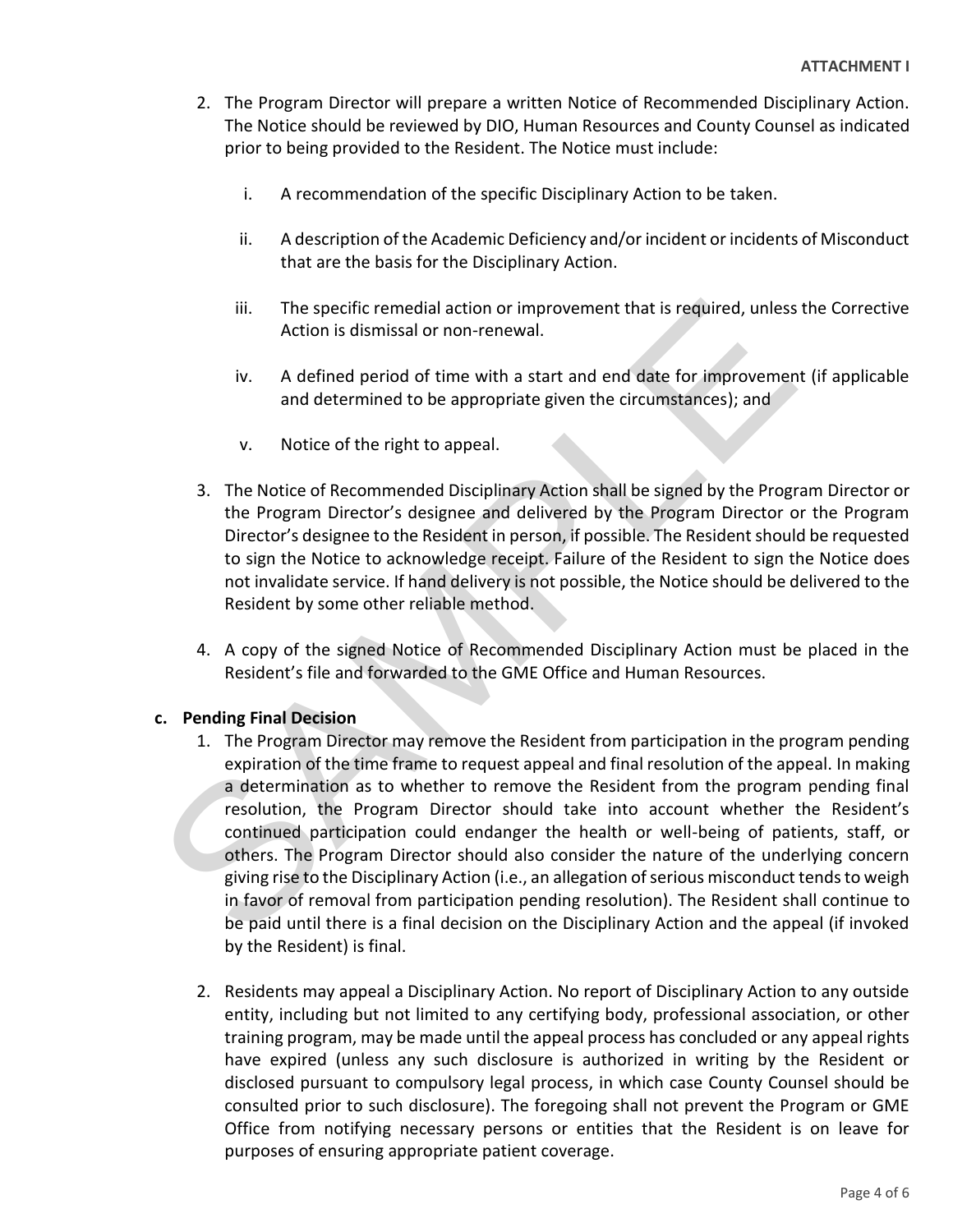#### **d. Finalization of Formal Disciplinary Action**

The recommended Disciplinary Action will become final at such time as: the time frame for requesting an appeal expires and the Resident has not submitted a request for an appeal; the Resident withdraws an appeal; or the appeal process concludes, and the recommended Disciplinary Action is upheld.

#### **e. Right to Appeal**

The Resident has the right to appeal Notice of Recommended Disciplinary action. Such appeal must be in writing and contain a written statement setting forth in detail the reasons for the appeal. The Resident must submit the appeal within (10) ten calendar days of receipt of the Notice of Recommended Disciplinary Action. Failure to submit a timely appeal shall constitute a waiver of the Resident's right to appeal and the recommended disciplinary action shall become final on a date determined by the Program Director, and no further appeal will be available to the Resident.

#### **f. Hearing Committee**

If a timely appeal is submitted, a hearing committee consisting of five members shall hear the appeal. GME and the DIO shall coordinate with the Executive Committee of the Medical Staff as soon as practical to appoint four members, all of who must be Active Medical Staff and one which must be a director of a residency program other than the one in which the Resident is enrolled. The President of the House Staff Association or designee shall appoint one member, who shall be either a member of the Active Medical Staff or a resident. No individual who was materially involved in any of the facts underlying the notice of proposed action may serve on the hearing committee. appeal. The Resident must submit the appeal within (10) ten calendar days of<br>Notice of Recommended Disciplinary Action. Failure to submit a timely appeal stive waiver of the Resident's right to appeal and the recommended d

#### **g. Hearing Committee Chairperson**

The GME Office and DIO will coordinate with the Executive Committee of the Medical Staff to select a chairperson of the hearing committee, who shall set the date, time, and place of hearing. The chairperson shall notify the Resident and all parties concerned thereof in writing of the date, time, and place of the hearing. The date of the hearing will be scheduled to take place within 15 calendar days from the date the chairperson is appointed or as soon as practicable.

#### **h. Representation**

The Resident has the right to be represented at the appeal hearing, at his or her own expense.

#### **i. Conduct of the Hearing**

- 1. The purpose of the appeal hearing is for the hearing committee to determine whether the action proposed was done so in bad faith, arbitrarily, or capriciously.
- 2. Initially, the Program Director will submit the recommended disciplinary action, with any and all evidentiary attachments, to the hearing committee for its review. Such evidentiary attachments must be available to the Resident. The hearing committee may ask questions of the Program Director about the basis of the recommended disciplinary action.
- 3. The Resident shall be given the opportunity to challenge the basis of the proposed action and to demonstrate that the action proposed was done so in bad faith, arbitrarily, or capriciously.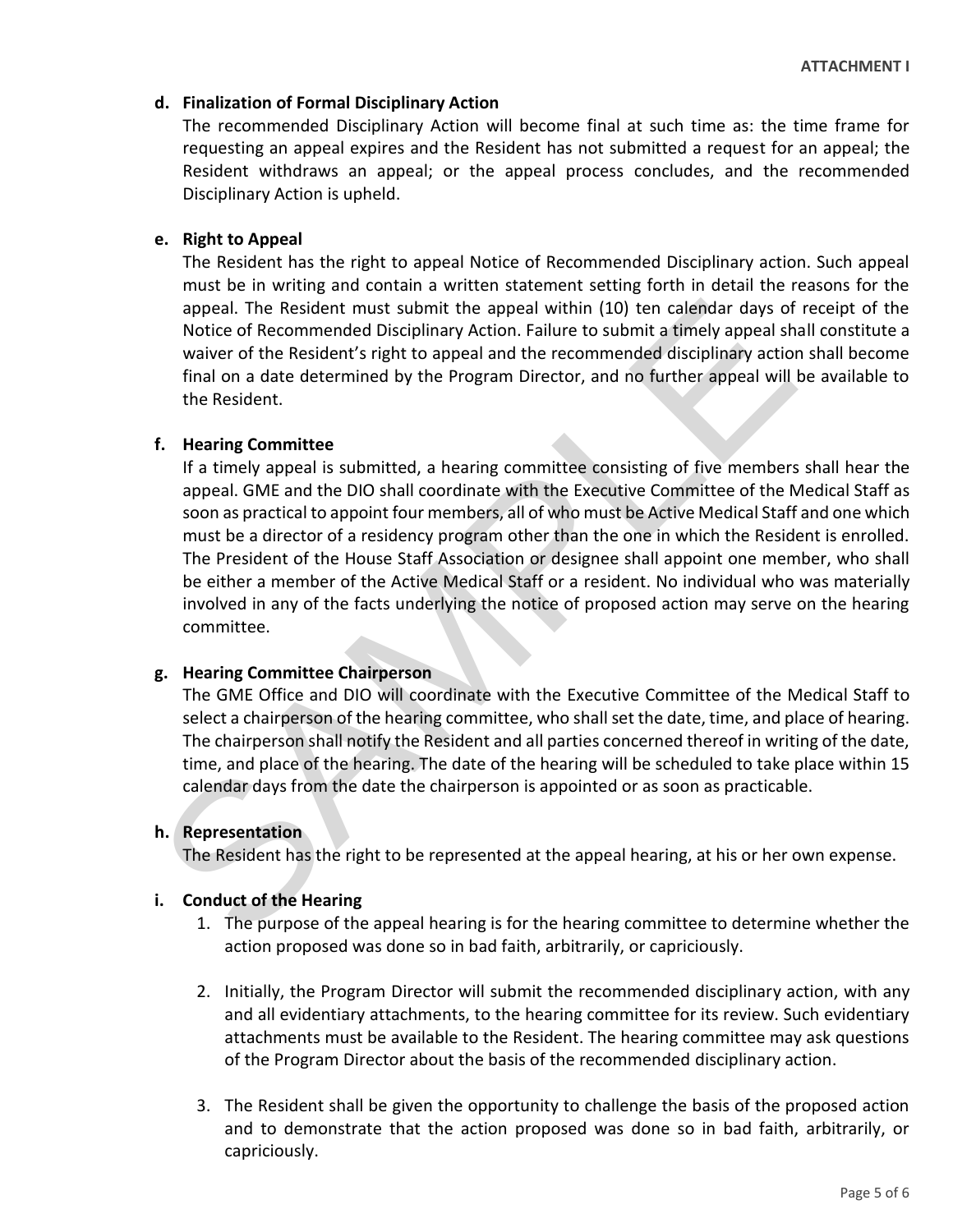- 4. Witnesses may be called by all parties concerned. Any party may ask questions of witnesses relevant to the issues under consideration. The hearing committee may request the appearance of witnesses.
- 5. The hearing is not restricted by rules of evidence applicable to evidentiary court hearings. The Program Director need not substantiate charges with witness testimony. Evidence in the form of evaluations and other documents are admissible evidence and may alone support the charges. All evidence upon which the hearing committee's decision is based must be presented at the appeal hearing.
- 6. The hearing before the hearing committee shall be recorded by electronic or other device as approved by the chairperson of the hearing committee.
- 7. The hearing may be continued or recessed only upon the majority vote of the hearing committee.

#### **j. Recommended Decision of the Hearing Committee**

The hearing committee shall render a proposed decision within ten (10) calendar days of the conclusion of the hearing. The proposed decision shall be submitted to the Hospital Director. The proposed decision shall be provided to the Resident and the Program Director. The Resident and the Program Director have the right to submit a written response to the proposed decision to the Hospital Director. The Resident and the Program Director must submit such response within 10 calendars of receipt of the proposed decision. 6. The hearing before the hearing committee shall be recorded by electronic<br>os approved by the chairperson of the hearing committee.<br>7. The hearing may be continued or recessed only upon the majority vote<br>committee.<br>1. Rec

#### **k. Final Decision of the Hospital Director**

Within 20 calendar days of receipt of the proposed decision, the Hospital Director shall review the proposed decision and any timely written response by the Respondent and the Program Director, and issue a decision. The Hospital Director's decision is final and no further administrative appeal is available. The decision of the Hospital Director shall be coordinated by GME and transmitted to the Respondent and the Program Director.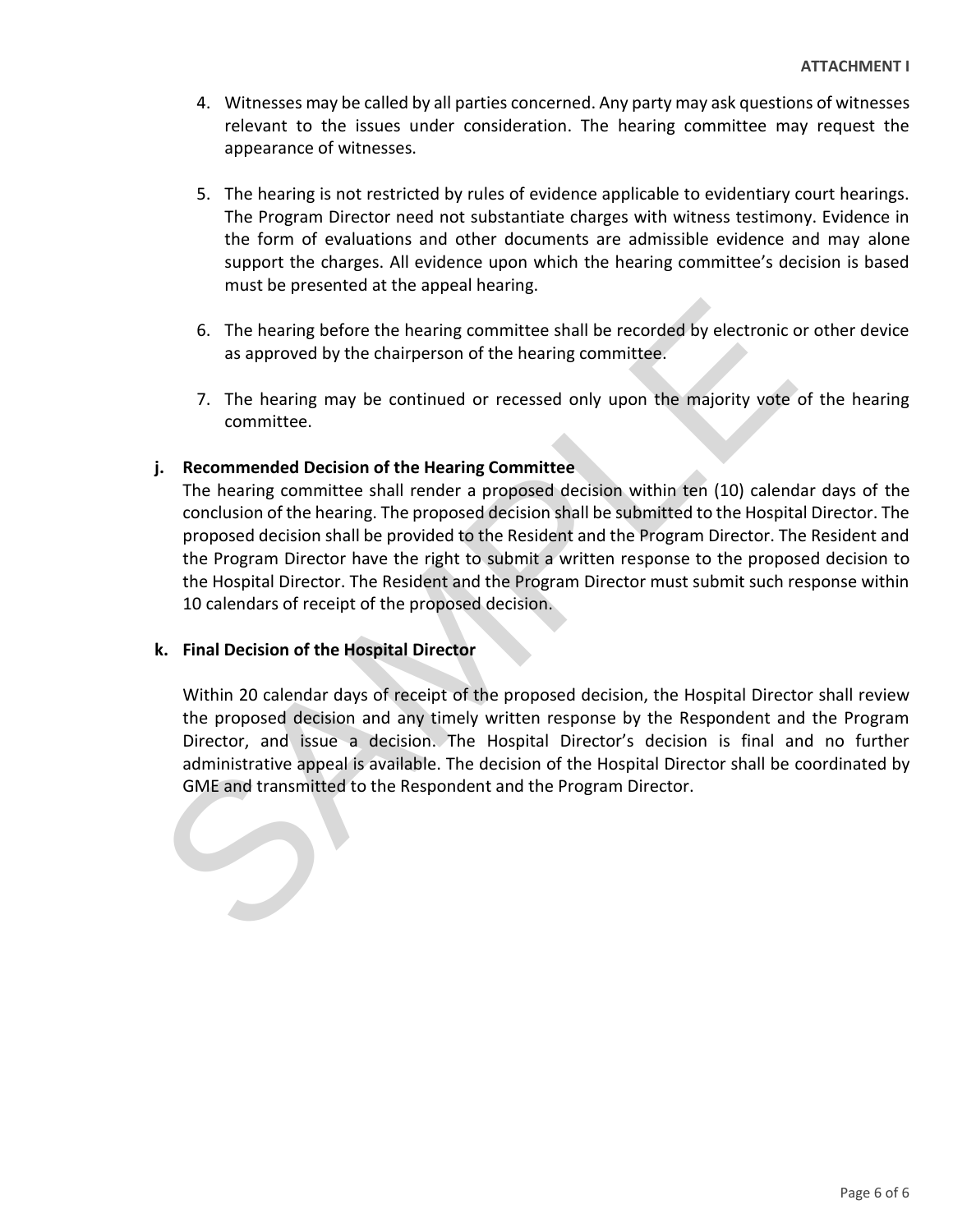#### **ATTACHMENT II**

| PG I             | <b>Description</b>               | Compensation |
|------------------|----------------------------------|--------------|
|                  | Program Year One                 | \$58,500     |
| PG II            | Program Year Two                 | \$61,445     |
| PG III           | Program Year Three               | \$64,196     |
| PG IV            | Program Year Four                | \$67,104     |
| PG V             | Program Year Five                | \$70,869     |
| FEL <sub>1</sub> | Fellow Year One                  | \$70,869     |
| FEL <sub>2</sub> | Fellow Year Two                  | \$74,065     |
|                  | Or Surgical Critical Care Fellow |              |
| FEL <sub>3</sub> | Fellow Year Three                | \$77,525     |
|                  |                                  |              |

## **Consideration and Contract Commencement**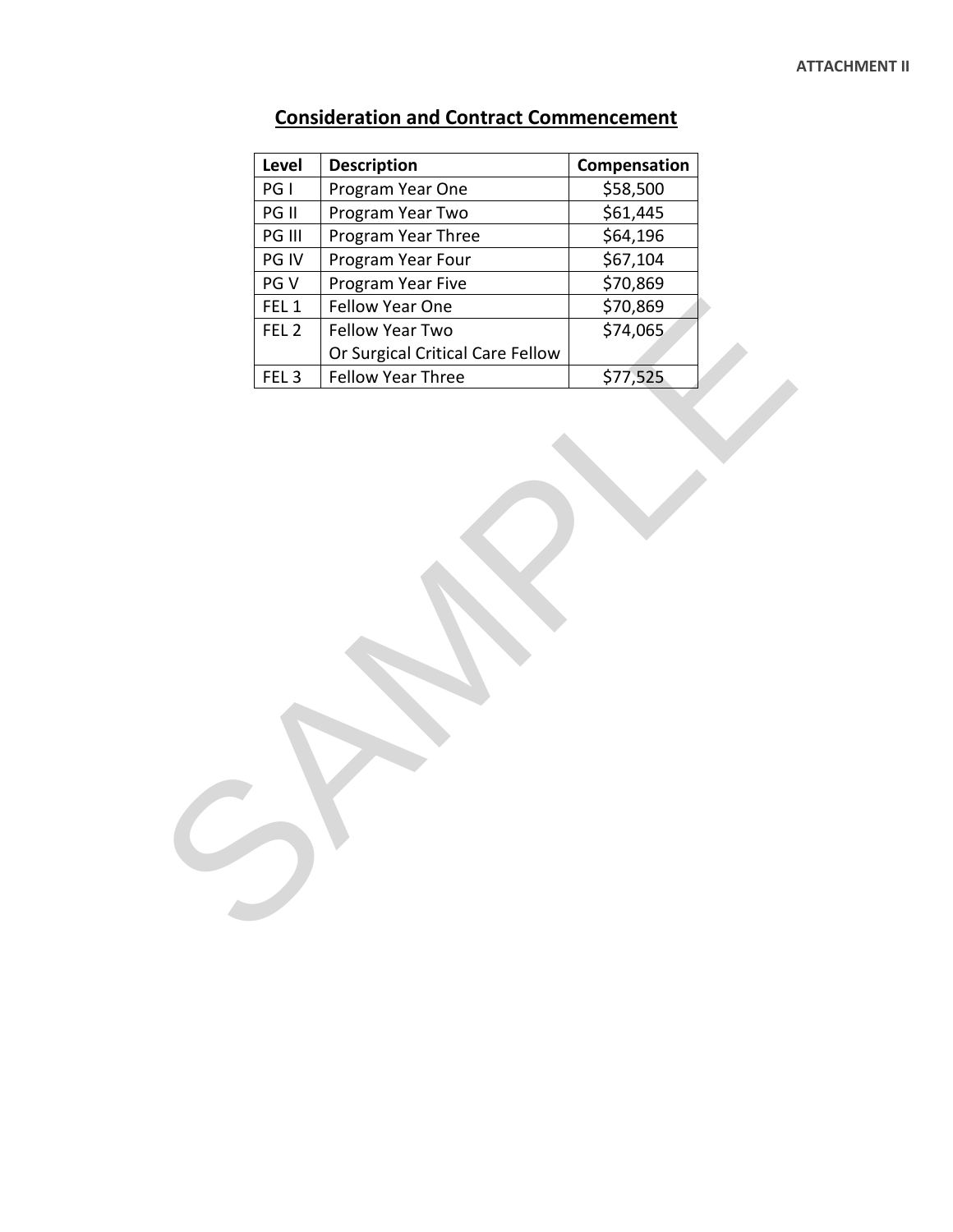#### **DUTIES AND RESPONSIBILITIES OF HOUSE STAFF PRESIDENT**

- 1. To serve as a voting member of the Graduate Medical Education Committee.
- 2. Regularly coordinate and plan House Staff meetings and Resident Forum.
- 3. Communicate directly with Designated Institutional Official on issues pertaining to the House Staff.
- 4. Organize hospital-wide activities for the House Staff, including but not limited to, trainings as deemed necessary by the Arrowhead Regional Medical Center.
- 5. Attend Medical Executive Committee of the Medical Staff as a representative of the House Staff.
- 6. Coordinate, plan and direct the Resident Patient Safety Quality Council. Attend Quality Management Committee to report actions and recommendations.
- 7. The policy on ARMC Resident House Staff Officers and Committee provides outlines the committees and responsibilities. Example and direct the Medical Staff as a representative of the Medical Staff as a representative of the Netdical Staff as a representative of the Coordinate, plan and direct the Resident Patient Safety Quality Council. At

#### **DUTIES AND RESPONSIBILITIES OF HOUSE STAFF OFFICERS**

- 1. Chair regular committee meetings respective to the committee appointment.
- 2. Coordinate with stakeholders to ensure the committee is meeting the goals and objectives.
- 3. Project development.
- 4. Education of residents.
- 5. Attend educational conferences as directed by DIO.
- 6. Other duties as assigned by the DIO.
- 7. The policy on ARMC Resident House Staff Officers and Committee provides outlines the committees and responsibilities.

#### **DUTIES AND RESPONSIBILITIES OF HOUSE STAFF COMMITTEE MEMBERS**

- 1. Attend committee meetings respective to the committee appointment
- 2. Coordinate with stakeholders to ensure the committee is meeting the goals and objectives.
- 3. Participate in project development.
- 4. Participate in the education of residents.
- 5. Attend educational conferences as directed by DIO.
- 6. Other duties as assigned by the DIO.
- 7. The policy on ARMC Resident House Staff Officers and Committee provides outlines the committees and responsibilities.